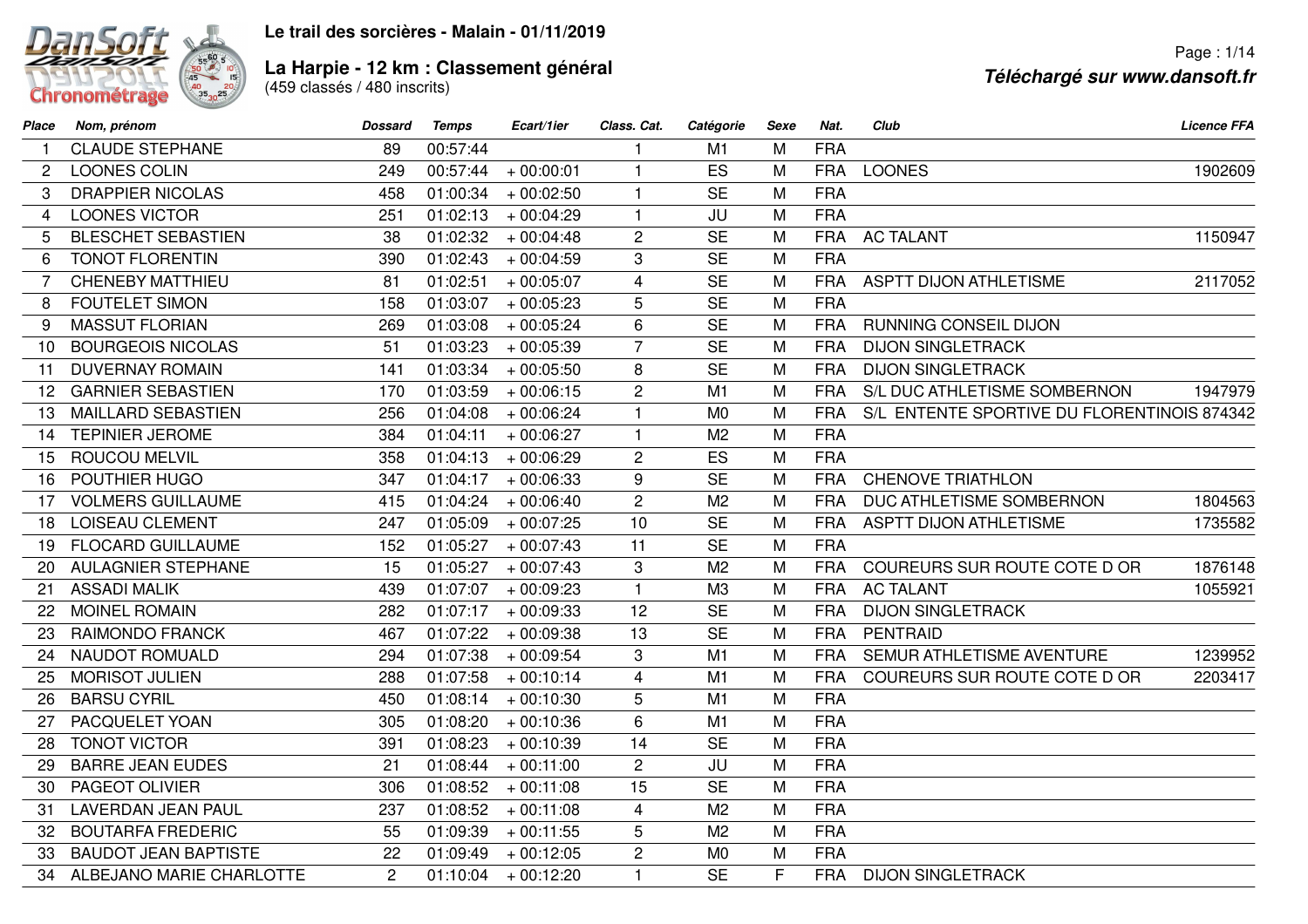

Page : 2/14**Téléchargé sur www.dansoft.fr**

| Place           | Nom, prénom                | <b>Dossard</b> | <b>Temps</b> | Ecart/1ier  | Class. Cat.    | Catégorie      | Sexe         | Nat.       | Club                     | <b>Licence FFA</b> |
|-----------------|----------------------------|----------------|--------------|-------------|----------------|----------------|--------------|------------|--------------------------|--------------------|
| 35              | <b>CHAMPENOIS THOMAS</b>   | 77             | 01:10:14     | $+00:12:30$ | $\overline{7}$ | M <sub>1</sub> | M            | <b>FRA</b> |                          |                    |
|                 | 36 FLOCARD ROMAIN          | 155            | 01:10:46     | $+00:13:02$ | 16             | <b>SE</b>      | M            | <b>FRA</b> |                          |                    |
| 37              | <b>FRANCOIS ALEXANDRE</b>  | 161            | 01:10:57     | $+00:13:13$ | 17             | <b>SE</b>      | M            | <b>FRA</b> | <b>DIJON SINGLETRACK</b> |                    |
| 38              | <b>DUTHU MICHAEL</b>       | 140            | 01:11:07     | $+00:13:23$ | 6              | M <sub>2</sub> | M            | <b>FRA</b> |                          |                    |
| 39              | <b>SOUAN CECILE</b>        | 380            | 01:11:12     | $+00:13:28$ | 2              | <b>SE</b>      | $\mathsf{F}$ | <b>FRA</b> |                          |                    |
| 40              | <b>BRECHT JOHAN</b>        | 60             | 01:11:27     | $+00:13:43$ | 18             | <b>SE</b>      | M            | <b>GER</b> |                          |                    |
| 41              | SOULIER STEPHAN            | 449            | 01:11:45     | $+00:14:01$ | $\overline{7}$ | M <sub>2</sub> | M            | <b>FRA</b> |                          |                    |
| 42              | <b>SIMON NICOLAS</b>       | 377            | 01:11:50     | $+00:14:06$ | 3              | M <sub>0</sub> | M            | <b>FRA</b> |                          |                    |
| 43              | SAUVADET JEAN BERNARD      | 372            | 01:11:52     | $+00:14:08$ | $\overline{4}$ | M <sub>0</sub> | M            | <b>FRA</b> |                          |                    |
| 44              | <b>BERLING THIBAULT</b>    | 468            | 01:12:10     | $+00:14:26$ | 5              | M <sub>0</sub> | M            | <b>FRA</b> |                          |                    |
| 45              | <b>CHOUARD CHRISTOPHE</b>  | 88             | 01:12:21     | $+00:14:37$ | 19             | <b>SE</b>      | M            | <b>FRA</b> |                          |                    |
| 46              | <b>CORDON HUGO</b>         | 97             | 01:12:40     | $+00:14:56$ | 3              | JU             | M            | <b>FRA</b> |                          |                    |
| 47              | PORTIER MICHAEL            | 344            | 01:12:52     | $+00:15:08$ | 20             | <b>SE</b>      | M            | <b>FRA</b> | <b>ASPTT DIJON</b>       | 1603385            |
| 48.             | <b>COULON RENALD</b>       | 102            | 01:13:10     | $+00:15:26$ | $6\phantom{1}$ | M <sub>0</sub> | M            | <b>FRA</b> |                          |                    |
| 49              | <b>FULBERT JACKY</b>       | 463            | 01:13:13     | $+00:15:29$ | $\mathbf{1}$   | M <sub>5</sub> | M            | <b>FRA</b> |                          |                    |
| 50              | <b>BUSIERE JULIEN</b>      | 65             | 01:13:27     | $+00:15:43$ | $\overline{7}$ | M <sub>0</sub> | M            | <b>FRA</b> |                          |                    |
| 51              | DAS DORES ROCHA FREDERICO  | 110            | 01:13:28     | $+00:15:44$ | 8              | M1             | M            | <b>POR</b> |                          |                    |
| 52 <sub>2</sub> | <b>GRILLET NOEL</b>        | 423            | 01:13:33     | $+00:15:49$ | $\mathbf{1}$   | M4             | M            | <b>FRA</b> |                          |                    |
| 53              | <b>LAMY NICOLAS</b>        | 222            | 01:13:41     | $+00:15:57$ | 8              | M <sub>2</sub> | M            | <b>FRA</b> | CHOCOLA'TEAM             |                    |
| 54              | <b>DESVIGNES FLORENT</b>   | 128            | 01:14:40     | $+00:16:56$ | 9              | M1             | M            | <b>FRA</b> |                          |                    |
| 55              | <b>LORRILLIARD NICOLAS</b> | 253            | 01:14:49     | $+00:17:05$ | 10             | M <sub>1</sub> | M            | <b>FRA</b> |                          |                    |
| 56              | <b>BOSSU JEROME</b>        | 45             | 01:14:58     | $+00:17:14$ | 9              | M <sub>2</sub> | M            | <b>FRA</b> |                          |                    |
| 57              | <b>SOULAT GAEL</b>         | 382            | 01:15:03     | $+00:17:19$ | 21             | <b>SE</b>      | M            | <b>FRA</b> |                          |                    |
| 58              | <b>LAMY VICTOR</b>         | 223            | 01:15:07     | $+00:17:23$ | 22             | <b>SE</b>      | M            | <b>FRA</b> |                          |                    |
| 59              | <b>DESROCHES GUILLAUME</b> | 127            | 01:15:11     | $+00:17:27$ | 11             | M1             | M            | <b>FRA</b> |                          |                    |
| 60              | <b>HENNIENE MOHAMED</b>    | 462            | 01:15:13     | $+00:17:29$ | 10             | M <sub>2</sub> | M            | <b>FRA</b> | <b>TEAM COSTO</b>        |                    |
| 61              | ROBADEY CAMILLE            | 479            | 01:15:31     | $+00:17:47$ | 23             | <b>SE</b>      | M            | <b>FRA</b> |                          |                    |
| 62              | <b>MOLINARE ENZO</b>       | 470            | 01:15:42     | $+00:17:58$ | $\overline{4}$ | JU             | M            | <b>FRA</b> | <b>CHENOVE TRI</b>       |                    |
| 63              | <b>GALLET MATTHIEU</b>     | 164            | 01:15:45     | $+00:18:01$ | 12             | M1             | M            | <b>FRA</b> |                          |                    |
| 64              | <b>CHARNET JULIEN</b>      | 448            | 01:16:04     | $+00:18:20$ | 8              | M <sub>0</sub> | M            | <b>FRA</b> |                          |                    |
| 65              | <b>MOREAU PASCAL</b>       | 285            | 01:16:30     | $+00:18:46$ | $\overline{2}$ | M <sub>4</sub> | M            | <b>FRA</b> |                          |                    |
| 66              | <b>FAU MATTHIEU</b>        | 146            | 01:17:01     | $+00:19:17$ | 9              | M <sub>0</sub> | M            | <b>FRA</b> |                          |                    |
| 67              | <b>COUCHETE YVES</b>       | 99             | 01:17:17     | $+00:19:33$ | $\overline{c}$ | M3             | M            | <b>FRA</b> |                          |                    |
| 68              | <b>MAUCHAMP BENOIT</b>     | 271            | 01:17:28     | $+00:19:44$ | 24             | <b>SE</b>      | M            | <b>FRA</b> | <b>DIJON SINGLETRACK</b> |                    |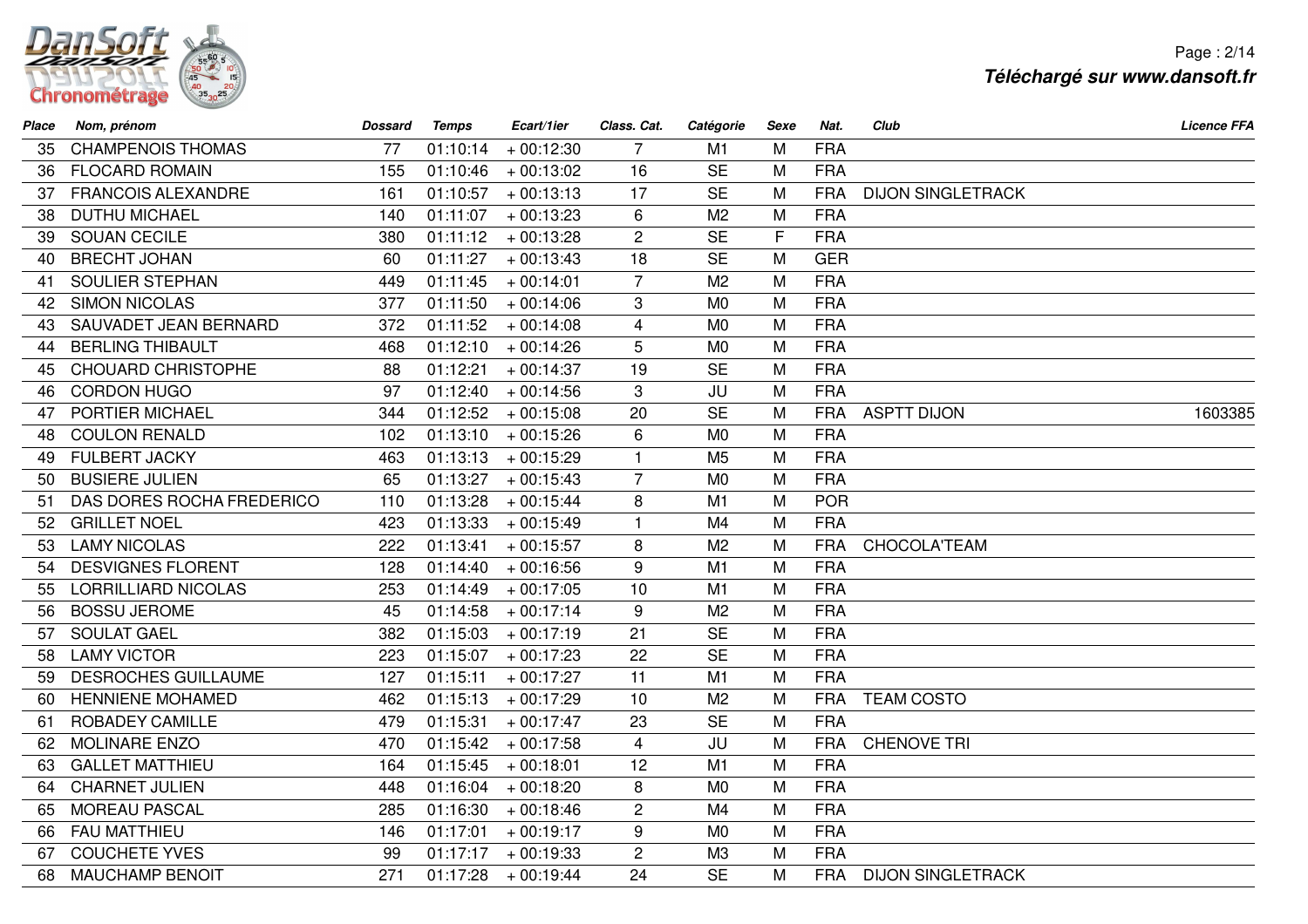

Page : 3/14**Téléchargé sur www.dansoft.fr**

| Place | Nom, prénom              | <b>Dossard</b> | <b>Temps</b> | Ecart/1ier            | Class. Cat.    | Catégorie      | Sexe         | Nat.       | Club                        | <b>Licence FFA</b> |
|-------|--------------------------|----------------|--------------|-----------------------|----------------|----------------|--------------|------------|-----------------------------|--------------------|
| 69    | PLUMET DANIEL            | 454            | 01:17:35     | $+00:19:51$           | 3              | M4             | M            | <b>FRA</b> |                             |                    |
| 70    | <b>BOUY ROBIN</b>        | 56             | 01:17:37     | $+00:19:53$           | 25             | <b>SE</b>      | M            | <b>FRA</b> |                             |                    |
| 71    | POINCIN ROMAIN           | 339            | 01:17:37     | $+00:19:53$           | 10             | M <sub>0</sub> | M            | <b>FRA</b> |                             |                    |
| 72    | SOULIER JEREMY           | 383            | 01:17:49     | $+00:20:05$           | 26             | <b>SE</b>      | M            | <b>FRA</b> |                             |                    |
| 73    | MOTSCHWILLER YAN         | 290            | 01:17:52     | $+00:20:08$           | 3              | M <sub>3</sub> | M            | <b>FRA</b> |                             |                    |
| 74    | <b>JANOD BERTRAND</b>    | 207            | 01:17:59     | $+00:20:15$           | 11             | M <sub>0</sub> | M            | <b>FRA</b> |                             |                    |
| 75    | FRANCESCUT JONATHAN      | 160            | 01:18:00     | $+00:20:16$           | 27             | <b>SE</b>      | M            | <b>FRA</b> |                             |                    |
| 76.   | <b>MIGNEROT FABIEN</b>   | 281            | 01:18:02     | $+00:20:18$           | 28             | <b>SE</b>      | M            | <b>FRA</b> | DOLE AC                     | 721412             |
| 77    | <b>MICHAUT BASTIEN</b>   | 278            | 01:18:04     | $+00:20:20$           | 3              | ES             | M            | <b>FRA</b> |                             |                    |
| 78    | <b>ULPAT CHRISTOPHE</b>  | 396            | 01:18:07     | $+00:20:23$           | $\overline{4}$ | M3             | M            | <b>FRA</b> | <b>DIJON TRIATHLON</b>      |                    |
| 79.   | <b>CARRE ANTOINE</b>     | 72             | 01:18:10     | $+00:20:26$           | 29             | <b>SE</b>      | M            | <b>FRA</b> |                             |                    |
| 80    | <b>DIDION ANTHONY</b>    | 129            | 01:18:11     | $+00:20:27$           | 13             | M1             | M            | <b>FRA</b> | <b>ACV</b>                  |                    |
| 81    | <b>VACCARI PAUL</b>      | 399            | 01:18:24     | $+00:20:40$           | 30             | <b>SE</b>      | M            | <b>FRA</b> |                             |                    |
| 82    | <b>GERMAIN EMMANUEL</b>  | 181            | 01:18:25     | $+00:20:41$           | 12             | M <sub>0</sub> | M            | <b>FRA</b> |                             |                    |
| 83    | <b>DESBOIS CARINE</b>    | 124            | 01:18:32     | $+00:20:48$           | $\mathbf{1}$   | M <sub>0</sub> | $\mathsf{F}$ | <b>FRA</b> |                             |                    |
| 84    | <b>PITOISET GERARD</b>   | 338            | 01:18:37     | $+00:20:53$           | $\overline{c}$ | M <sub>5</sub> | M            | <b>FRA</b> |                             |                    |
| 85    | <b>FLOCARD ROGER</b>     | 154            | 01:18:50     | $+00:21:06$           | $\overline{4}$ | M4             | M            | <b>FRA</b> |                             |                    |
| 86    | <b>CHALMET ALBAN</b>     | 424            | 01:18:57     | $+00:21:13$           | 13             | M <sub>0</sub> | M            | <b>FRA</b> | CHOCOLA'TEAM                |                    |
| 87    | <b>LACHOT ERIC</b>       | 432            | 01:19:04     | $+00:21:20$           | 5              | M4             | M            | <b>FRA</b> |                             |                    |
| 88    | <b>LECOUTOUR PATRICE</b> | 234            | 01:19:08     | $+00:21:24$           | 5              | M <sub>3</sub> | M            | <b>FRA</b> |                             |                    |
| 89    | <b>LEVASSEUR SYLVAIN</b> | 241            | 01:19:10     | $+00:21:26$           | 11             | M <sub>2</sub> | M            | <b>FRA</b> |                             |                    |
| 90    | <b>AUBERT MARCELLIN</b>  | 445            | 01:19:29     | $+00:21:45$           | $\overline{4}$ | ES             | M            | <b>FRA</b> |                             |                    |
| 91    | MORISSEAU AURELIEN       | 289            | 01:19:30     | $+00:21:46$           | 31             | <b>SE</b>      | M            | <b>FRA</b> | <b>VELO SPORT DIJONNAIS</b> |                    |
| 92    | <b>RADDAZ CHRISTOPHE</b> | 352            | 01:19:51     | $+00:22:07$           | 14             | M1             | M            | <b>FRA</b> | CROCO                       | 1967987            |
| 93    | <b>LAUQUIN THIERRY</b>   | 444            | 01:20:37     | $+00:22:53$           | 6              | M <sub>3</sub> | M            | <b>FRA</b> | <b>PLEIN LES PATTES</b>     |                    |
| 94    | <b>ARNAUD LAURENT</b>    | 13             | 01:20:48     | $+00:23:04$           | $\overline{7}$ | M3             | M            | <b>FRA</b> | <b>DIJON SINGLETRACK</b>    |                    |
| 95    | MONTAGNE SEBASTIEN       | 457            | 01:20:52     | $+00:23:08$           | 32             | <b>SE</b>      | M            | <b>FRA</b> |                             |                    |
| 96    | <b>VITEAU JEREMIE</b>    | 412            | 01:21:07     | $+00:23:23$           | 33             | <b>SE</b>      | M            | <b>FRA</b> |                             |                    |
| 97    | <b>VEYRET MICKAEL</b>    | 406            | 01:21:17     | $+00:23:33$           | 14             | M <sub>0</sub> | M            | <b>FRA</b> |                             |                    |
| 98    | <b>LALLOZ MANON</b>      | 221            | 01:21:18     | $+00:23:34$           | 3              | <b>SE</b>      | F            | <b>FRA</b> |                             |                    |
| 99    | <b>VINCENT ISABELLE</b>  | 409            | 01:21:24     | $+00:23:40$           | $\mathbf{1}$   | M3             | F            | <b>FRA</b> |                             |                    |
| 100   | <b>BECHET DAVID</b>      | 26             | 01:21:25     | $+00:23:41$           | 12             | M <sub>2</sub> | M            | <b>FRA</b> |                             |                    |
| 101   | <b>MARTIN VALERIE</b>    | 453            | 01:21:25     | $+00:23:41$           | $\mathbf{1}$   | M <sub>2</sub> | F            | <b>FRA</b> |                             |                    |
|       | 102 DEMASSEY LIONEL      | 122            |              | $01:21:29 + 00:23:45$ | 6              | M <sub>4</sub> | M            | <b>FRA</b> |                             |                    |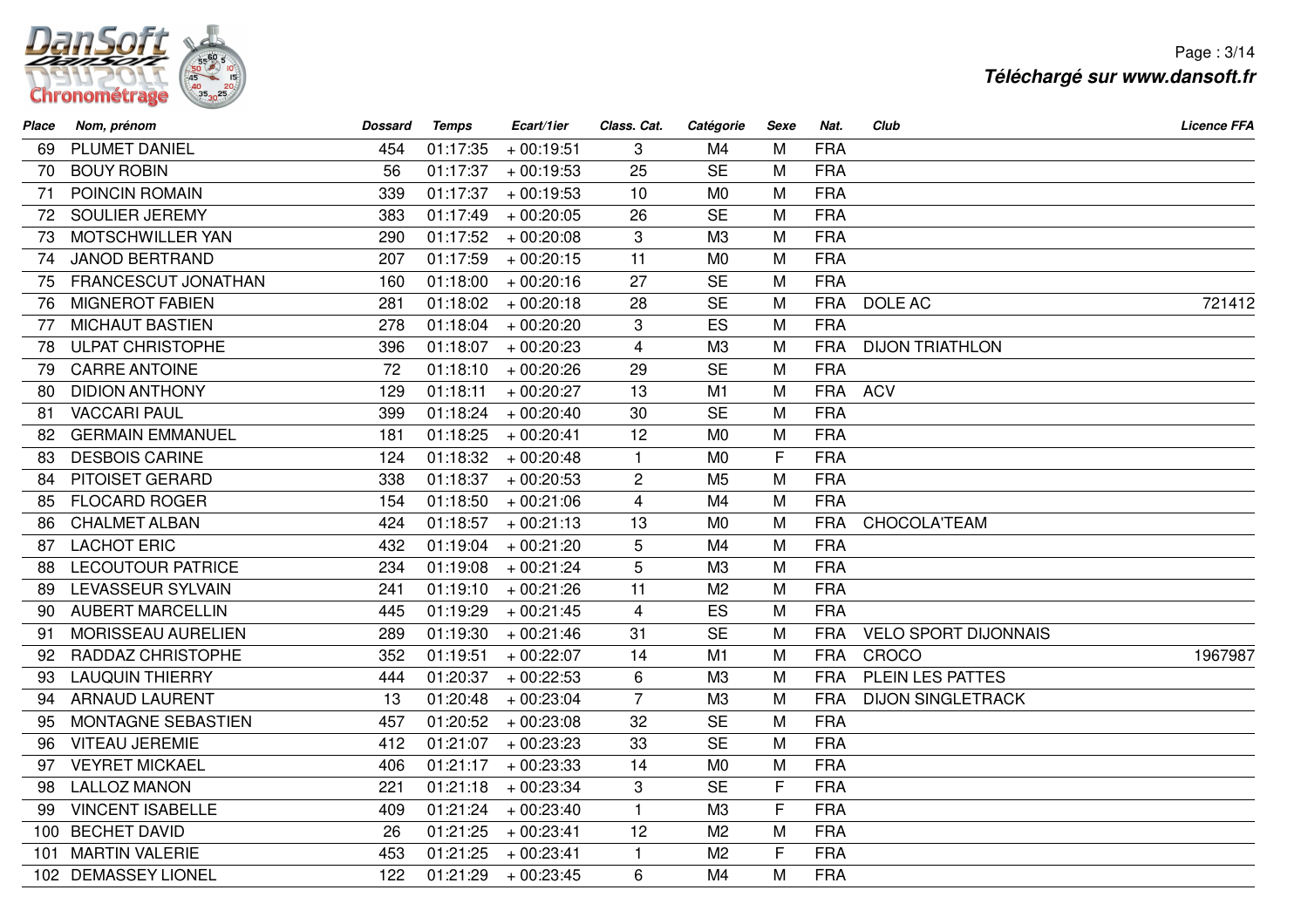

Page : 4/14

**Téléchargé sur www.dansoft.fr**

| Place | Nom, prénom                | <b>Dossard</b> | <b>Temps</b> | Ecart/1ier  | Class. Cat.    | Catégorie      | Sexe | Nat.       | Club                                            | <b>Licence FFA</b> |
|-------|----------------------------|----------------|--------------|-------------|----------------|----------------|------|------------|-------------------------------------------------|--------------------|
|       | 103 BRIOTTET DENIS         | 62             | 01:22:05     | $+00:24:21$ | 15             | M1             | M    | <b>FRA</b> |                                                 |                    |
|       | 104 COMMARET ALAIN         | 93             | 01:22:08     | $+00:24:24$ | 8              | M3             | M    | <b>FRA</b> |                                                 |                    |
|       | 105 GENTY LUDOVIC          | 416            | 01:22:17     | $+00:24:33$ | 15             | M <sub>0</sub> | M    | <b>FRA</b> |                                                 |                    |
|       | 106 MOREAU CHRISTOPHE      | 284            | 01:22:18     | $+00:24:34$ | 16             | M <sub>0</sub> | M    | <b>FRA</b> | UNION SPORTIVE CHEMINOTE DE VENARE 22 ESSAUMES. |                    |
|       | 107 DESBROSSES JIMMY       | 451            | 01:22:20     | $+00:24:36$ | 34             | <b>SE</b>      | M    | <b>FRA</b> |                                                 |                    |
|       | 108 CHOPARD OLIVIER        | 87             | 01:22:20     | $+00:24:36$ | 9              | M <sub>3</sub> | M    | <b>FRA</b> |                                                 |                    |
|       | 109 PALAZY MAXIME          | 308            | 01:22:25     | $+00:24:41$ | 17             | M <sub>0</sub> | M    | <b>FRA</b> |                                                 |                    |
|       | 110 ROUX SEBASTIEN         | 360            | 01:22:25     | $+00:24:41$ | 16             | M1             | M    | <b>FRA</b> |                                                 |                    |
|       | 111 PAUTRE RAPHAEL         | 475            | 01:22:30     | $+00:24:46$ | 5              | <b>ES</b>      | M    | <b>FRA</b> |                                                 |                    |
|       | 112 DONNEZ PATRICK         | 131            | 01:22:32     | $+00:24:48$ | $\overline{7}$ | M4             | M    | <b>FRA</b> |                                                 |                    |
|       | 113 GUILLERMINET THOMAS    | 472            | 01:22:43     | $+00:24:59$ | 35             | <b>SE</b>      | M    | <b>FRA</b> |                                                 |                    |
|       | 114 BRESSON THIERRY        | 61             | 01:22:55     | $+00:25:11$ | 3              | M <sub>5</sub> | M    | <b>FRA</b> |                                                 |                    |
| 115   | <b>VELLUET LUDOVIC</b>     | 403            | 01:23:09     | $+00:25:25$ | 17             | M1             | M    | <b>FRA</b> |                                                 |                    |
|       | 116 AUVITU OSCAR           | 17             | 01:23:11     | $+00:25:27$ | $\mathbf{1}$   | CA             | M    | <b>FRA</b> |                                                 |                    |
|       | 117 MAILLARD JEAN FRANCOIS | 255            | 01:23:11     | $+00:25:27$ | 8              | M <sub>4</sub> | M    | <b>FRA</b> | <b>TEAM CREUTZWALD</b>                          | 1890411            |
|       | 118 BRUN THIBAULT          | 63             | 01:23:13     | $+00:25:29$ | 36             | <b>SE</b>      | M    | <b>FRA</b> |                                                 |                    |
|       | 119 CORNIAU CYRIL          | 98             | 01:23:19     | $+00:25:35$ | 18             | M <sub>0</sub> | M    | <b>FRA</b> |                                                 |                    |
|       | 120 RUND KEVIN             | 465            | 01:23:19     | $+00:25:35$ | 37             | <b>SE</b>      | M    | <b>FRA</b> |                                                 |                    |
|       | 121 VUILLAUME MYLENE       | 413            | 01:23:22     | $+00:25:38$ | $\mathbf{1}$   | M <sub>5</sub> | F    | <b>FRA</b> | <b>PLOMBIERES AS</b>                            |                    |
|       | 122 CUCO EDALBERTO         | 105            | 01:23:23     | $+00:25:39$ | 9              | M <sub>4</sub> | M    | <b>FRA</b> | <b>ACR</b>                                      |                    |
|       | 123 MAACH WILFRIED         | 464            | 01:23:24     | $+00:25:40$ | 19             | M <sub>0</sub> | M    | <b>FRA</b> |                                                 |                    |
|       | 124 POIFOL BAPTISTE        | 429            | 01:23:28     | $+00:25:44$ | 6              | <b>ES</b>      | M    | <b>FRA</b> |                                                 |                    |
|       | 125 POIRIER ADRIEN         | 341            | 01:23:36     | $+00:25:52$ | 38             | <b>SE</b>      | M    | <b>FRA</b> | TERRE DE RUNNING QUETIGNY                       |                    |
|       | 126 BOSSU NICOLAS          | 46             | 01:23:38     | $+00:25:54$ | 18             | M1             | M    | <b>FRA</b> |                                                 |                    |
| 127   | <b>VEROLLET FRANCOIS</b>   | 405            | 01:23:39     | $+00:25:55$ | 39             | <b>SE</b>      | M    | <b>FRA</b> |                                                 |                    |
|       | 128 LECANTE SIMON          | 230            | 01:24:02     | $+00:26:18$ | 20             | M <sub>0</sub> | M    | <b>FRA</b> | <b>DIJON SINGLETRACK</b>                        |                    |
|       | 129 PELLISSIER SIMON       | 318            | 01:24:03     | $+00:26:19$ | 19             | M1             | M    | <b>FRA</b> |                                                 |                    |
|       | 130 LECHENAULT NICOLAS     | 231            | 01:24:19     | $+00:26:35$ | 21             | M <sub>0</sub> | M    | <b>FRA</b> |                                                 |                    |
|       | 131 SAMYN JEROME           | 369            | 01:24:44     | $+00:27:00$ | 22             | M <sub>0</sub> | M    | <b>FRA</b> |                                                 |                    |
|       | 132 ARBINET ROMAIN         | 12             | 01:24:50     | $+00:27:06$ | 20             | M1             | M    | <b>FRA</b> |                                                 |                    |
|       | 133 DEFAUX TANGUY          | 116            | 01:24:57     | $+00:27:13$ | 5              | JU             | M    | <b>FRA</b> |                                                 |                    |
|       | 134 PAULI SYLVAIN          | 313            | 01:25:00     | $+00:27:16$ | 23             | M <sub>0</sub> | M    | <b>FRA</b> |                                                 |                    |
|       | 135 JOMARD ARNAUD          | 209            | 01:25:11     | $+00:27:27$ | 13             | M <sub>2</sub> | M    | <b>FRA</b> | CHOCOLA'TEAM                                    |                    |
|       | 136 BALADIER LUDOVIC       | 19             | 01:25:11     | $+00:27:27$ | 21             | M1             | M    | <b>FRA</b> |                                                 |                    |
|       |                            |                |              |             |                |                |      |            |                                                 |                    |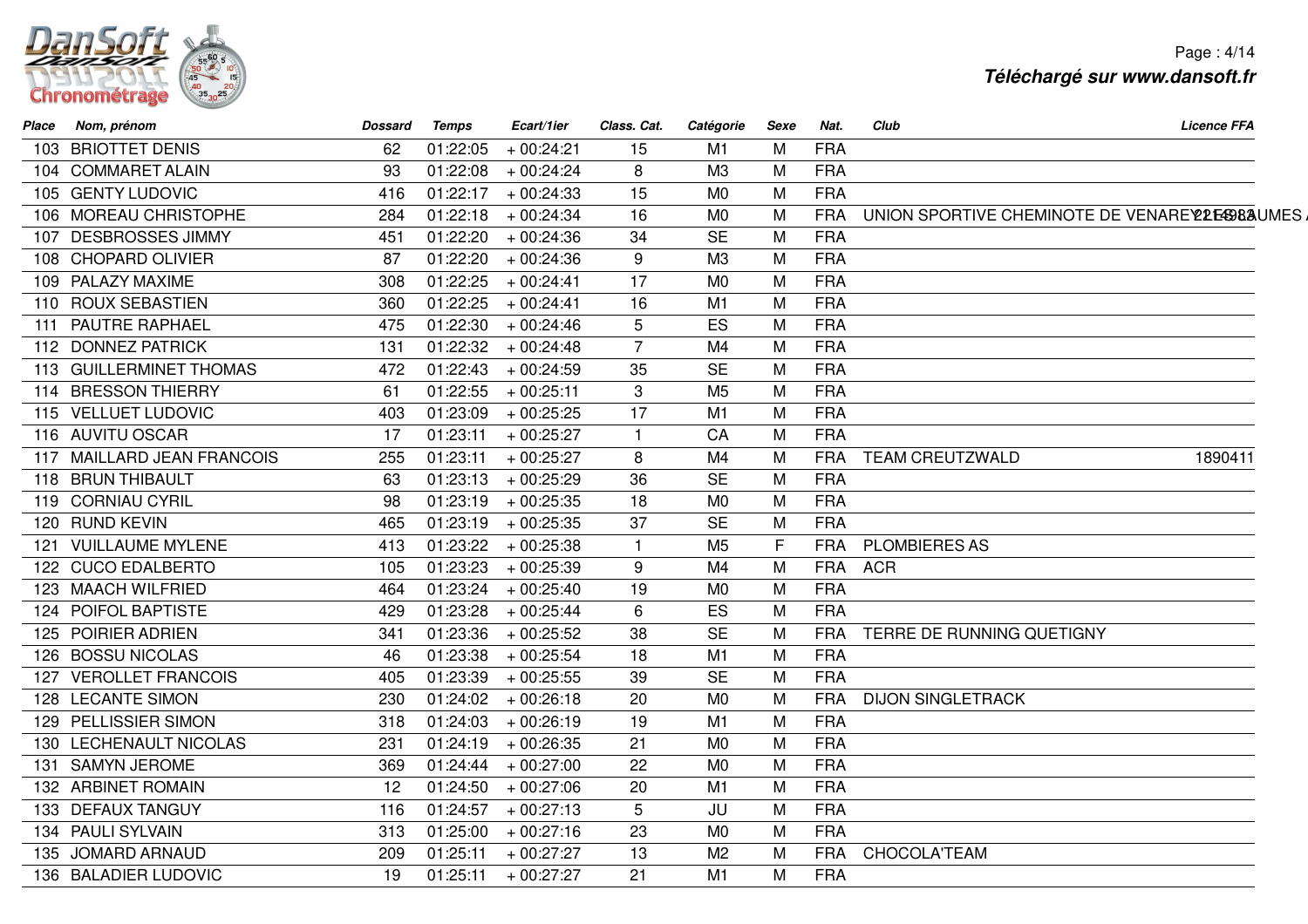

| Place | Nom, prénom                 | <b>Dossard</b> | <b>Temps</b> | Ecart/1ier  | Class. Cat.    | Catégorie      | <b>Sexe</b>  | Nat.       | Club                          | <b>Licence FFA</b> |
|-------|-----------------------------|----------------|--------------|-------------|----------------|----------------|--------------|------------|-------------------------------|--------------------|
|       | 137 VINCENT LIONEL          | 410            | 01:25:16     | $+00:27:32$ | $\mathbf{1}$   | M <sub>6</sub> | M            | <b>FRA</b> | <b>ASPTT DIJON ATHLETISME</b> | 725090             |
|       | 138 EL HADAD YOUNES         | 142            | 01:25:20     | $+00:27:36$ | 10             | M3             | M            | <b>FRA</b> |                               |                    |
|       | 139 MILLER MARTIN           | 420            | 01:25:23     | $+00:27:39$ | $\overline{2}$ | CA             | M            | <b>FRA</b> |                               |                    |
|       | 140 ROUSSEL SEBASTIEN       | 476            | 01:25:46     | $+00:28:02$ | 24             | M <sub>0</sub> | M            | <b>FRA</b> |                               |                    |
|       | 141 GALLOIS JEROME          | 165            | 01:25:52     | $+00:28:08$ | 25             | M <sub>0</sub> | M            | <b>FRA</b> |                               |                    |
|       | 142 GUEDON LAURENT          | 473            | 01:25:56     | $+00:28:12$ | 14             | M <sub>2</sub> | M            | <b>FRA</b> |                               |                    |
|       | 143 FLETY JULIEN            | 471            | 01:25:56     | $+00:28:12$ | 22             | M1             | M            | <b>FRA</b> | <b>CHOCOLA'TEAM</b>           |                    |
|       | 144 OLAGNOL GUILLAUME       | 302            | 01:25:56     | $+00:28:12$ | 15             | M <sub>2</sub> | M            | <b>FRA</b> |                               |                    |
|       | 145 DESQUINS LAURE          | 126            | 01:25:57     | $+00:28:13$ | $\overline{c}$ | M <sub>0</sub> | F            | <b>FRA</b> |                               |                    |
|       | 146 DESCHAMPS JEAN BAPTISTE | 895            | 01:25:57     | $+00:28:13$ | 16             | M <sub>2</sub> | M            | <b>FRA</b> |                               |                    |
|       | 147 LODS FABRICE            | 245            | 01:25:59     | $+00:28:15$ | 11             | M <sub>3</sub> | M            | <b>FRA</b> |                               |                    |
|       | 148 QUILLIER EWAN           | 446            | 01:26:06     | $+00:28:22$ | 40             | <b>SE</b>      | M            | <b>FRA</b> |                               |                    |
|       | 149 DEFFONTAINES JEAN       | 118            | 01:26:14     | $+00:28:30$ | 41             | <b>SE</b>      | M            | <b>FRA</b> |                               |                    |
|       | 150 MARTIN JEROME           | 452            | 01:26:32     | $+00:28:48$ | 17             | M <sub>2</sub> | M            | <b>FRA</b> |                               |                    |
| 151   | <b>LALANNE CESAIRE</b>      | 219            | 01:26:32     | $+00:28:48$ | 10             | M4             | M            | <b>FRA</b> | <b>AJVN</b>                   |                    |
|       | 152 MICHAUD MICKAEL         | 277            | 01:26:33     | $+00:28:49$ | 26             | M <sub>0</sub> | M            | <b>FRA</b> |                               |                    |
|       | 153 FERREIRA MATHIEU        | 150            | 01:26:43     | $+00:28:59$ | 23             | M1             | M            | <b>FRA</b> |                               |                    |
|       | 154 GALAND ALIX             | 163            | 01:26:58     | $+00:29:14$ | 42             | <b>SE</b>      | M            | <b>FRA</b> |                               |                    |
|       | 155 COUDERT CATHERINE       | 100            | 01:27:01     | $+00:29:17$ | $\mathbf{1}$   | M4             | $\mathsf{F}$ | <b>FRA</b> |                               |                    |
|       | 156 PERRIN CLOTILDE         | 325            | 01:27:06     | $+00:29:22$ | $\overline{2}$ | M <sub>2</sub> | F            | <b>FRA</b> |                               |                    |
|       | 157 LECHEVALLIER FLORENT    | 232            | 01:27:19     | $+00:29:35$ | 43             | <b>SE</b>      | M            | <b>FRA</b> |                               |                    |
|       | 158 URSENBACH ANTHONY       | 398            | 01:27:29     | $+00:29:45$ | 44             | <b>SE</b>      | M            | <b>FRA</b> |                               |                    |
|       | 159 DAVENTURE BRUNO         | 111            | 01:27:33     | $+00:29:49$ | $\overline{4}$ | M <sub>5</sub> | M            | <b>FRA</b> | <b>LES ESCARGOTS 21</b>       |                    |
|       | 160 MARTIN VINCENT          | 263            | 01:27:38     | $+00:29:54$ | 12             | M3             | M            | <b>FRA</b> | S/L DUC IS SUR TILLE          | 2196015            |
|       | 161 BAUDOUIN CECILE         | 23             | 01:27:48     | $+00:30:04$ | $\overline{4}$ | <b>SE</b>      | F            | <b>FRA</b> |                               |                    |
|       | 162 VECCO DIMITRI           | 402            | 01:27:48     | $+00:30:04$ | 45             | <b>SE</b>      | M            | <b>FRA</b> |                               |                    |
|       | 163 ROYER THIERRY           | 365            | 01:27:57     | $+00:30:13$ | 24             | M1             | M            | <b>FRA</b> | ACV                           |                    |
|       | 164 BERGEZ MAGALI           | 29             | 01:28:12     | $+00:30:28$ | 3              | M <sub>0</sub> | F            | <b>FRA</b> |                               |                    |
|       | 165 TUPIN LAURENT           | 395            | 01:28:17     | $+00:30:33$ | 25             | M1             | M            | <b>FRA</b> | LES RUNNERS DU MOULIN         |                    |
|       | 166 MOTTEZ BRUNO            | 291            | 01:28:24     | $+00:30:40$ | $\overline{2}$ | M <sub>6</sub> | M            | <b>FRA</b> | COUREURS SUR ROUTE COTE D OR  | 1181219            |
|       | 167 MARTINEZ ANTHONY        | 266            | 01:28:27     | $+00:30:43$ | 46             | <b>SE</b>      | M            | <b>FRA</b> |                               |                    |
|       | 168 FAVIER TONY             | 148            | 01:28:31     | $+00:30:47$ | 47             | <b>SE</b>      | M            | <b>FRA</b> | <b>DIJON SINGLETRACK</b>      | A80203C            |
|       | 169 MERLE FREDERIC          | 274            | 01:28:35     | $+00:30:51$ | 26             | M1             | M            | <b>FRA</b> |                               |                    |
|       | 170 ANDRE JEAN MICHEL       | 10             | 01:28:35     | $+00:30:51$ | 11             | M <sub>4</sub> | M            | FRA ACV    |                               |                    |
|       |                             |                |              |             |                |                |              |            |                               |                    |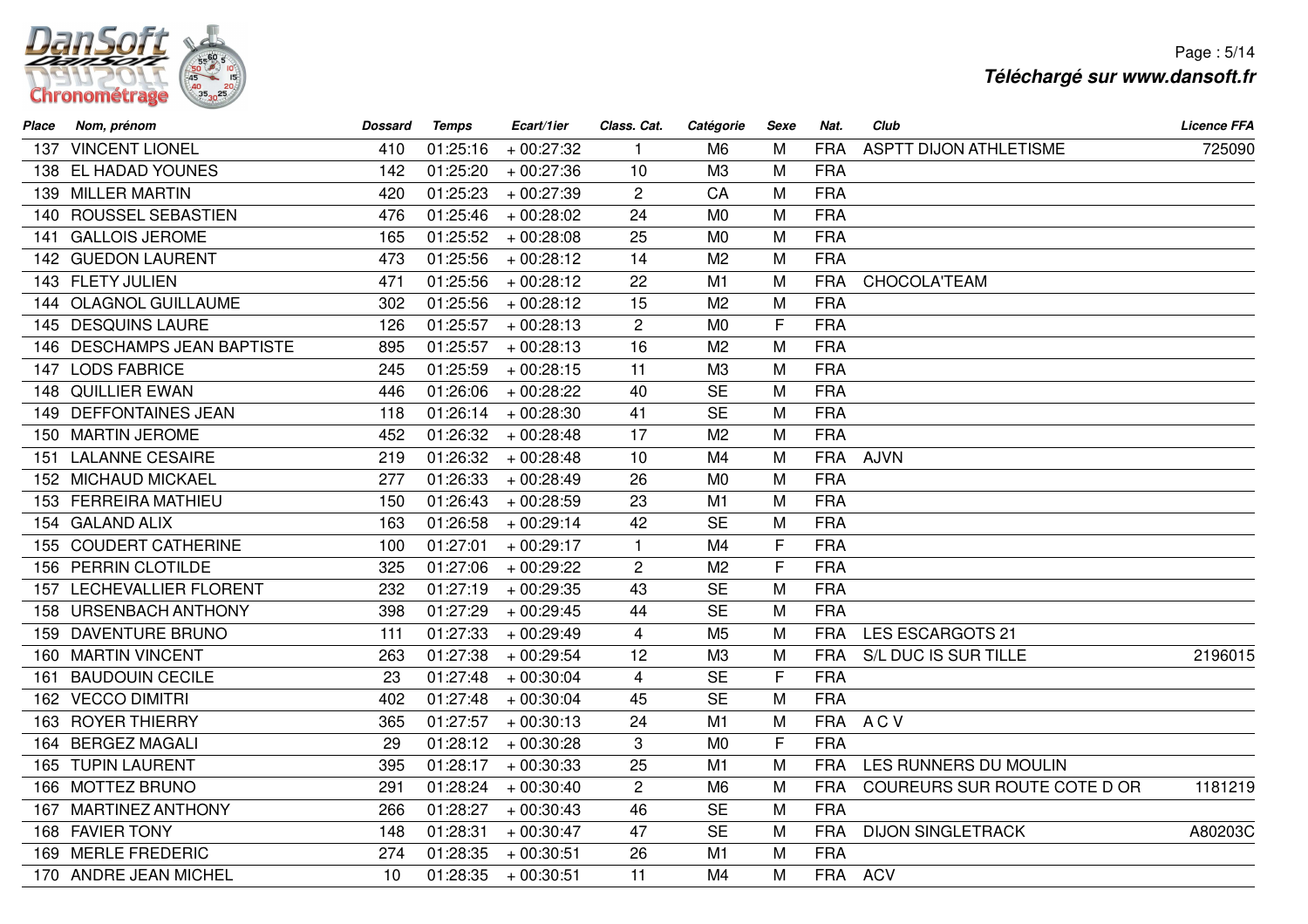

Page : 6/14**Téléchargé sur www.dansoft.fr**

| Place | Nom, prénom                     | <b>Dossard</b> | <b>Temps</b> | Ecart/1ier  | Class. Cat.    | Catégorie      | Sexe         | Nat.       | Club<br><b>Licence FFA</b>                   |
|-------|---------------------------------|----------------|--------------|-------------|----------------|----------------|--------------|------------|----------------------------------------------|
| 171   | PAWKA NICOLAS                   | 314            | 01:28:44     | $+00:31:00$ | 27             | M1             | M            | <b>FRA</b> |                                              |
|       | 172 NEVEU STEPHEN               | 295            | 01:28:44     | $+00:31:00$ | 18             | M <sub>2</sub> | M            | <b>FRA</b> |                                              |
|       | 173 BOUCANSAUD FABRICE          | 47             | 01:28:45     | $+00:31:01$ | 12             | M4             | M            | <b>FRA</b> | <b>PLOMBIERES AS</b>                         |
|       | 174 REMOND VINCENT              | 355            | 01:28:45     | $+00:31:01$ | 27             | M <sub>0</sub> | M            | <b>FRA</b> |                                              |
|       | 175 FONTAINE CHARLY             | 156            | 01:29:03     | $+00:31:19$ | 13             | M4             | M            | <b>FRA</b> | <b>ACR DIJON</b>                             |
|       | 176 PFIFFER RENAUD              | 333            | 01:29:29     | $+00:31:45$ | 14             | M <sub>4</sub> | M            | <b>FRA</b> |                                              |
|       | 177 MARTINET NATHALIE           | 265            | 01:30:02     | $+00:32:18$ | 5              | <b>SE</b>      | F            | <b>FRA</b> |                                              |
|       | 178 BIENTZ SOPHIE               | 35             | 01:30:05     | $+00:32:21$ | $\mathbf{1}$   | M <sub>1</sub> | F            | <b>FRA</b> |                                              |
|       | 179 VIGNERON SEBASTIEN          | 407            | 01:30:13     | $+00:32:29$ | 19             | M <sub>2</sub> | M            | <b>FRA</b> | S/L ENTENTE SPORTIVE DU FLORENTINOISI 797767 |
|       | 180 BIERRY MARC                 | 477            | 01:30:18     | $+00:32:34$ | 20             | M <sub>2</sub> | M            | <b>FRA</b> |                                              |
| 181   | <b>DEFAUX WILLIAM</b>           | 117            | 01:30:19     | $+00:32:35$ | 21             | M <sub>2</sub> | M            | <b>FRA</b> |                                              |
|       | 182 DUPLESSY JEROME             | 137            | 01:30:19     | $+00:32:35$ | 48             | <b>SE</b>      | M            | <b>FRA</b> | <b>DIJON SINGLETRACK</b>                     |
|       | 183 LABRY VICK                  | 214            | 01:30:20     | $+00:32:36$ | 6              | <b>SE</b>      | F            | <b>FRA</b> | BEAUNE ROUGEOT TRIATHLON                     |
|       | 184 PELTIER CAROLINE            | 320            | 01:30:28     | $+00:32:44$ | $\overline{4}$ | M <sub>0</sub> | F            | <b>FRA</b> |                                              |
|       | 185 ETIENNE GERALD              | 144            | 01:30:45     | $+00:33:01$ | 28             | M1             | M            | <b>FRA</b> |                                              |
|       | 186 LAVERDAN ISABELLE           | 226            | 01:30:53     | $+00:33:09$ | $\overline{2}$ | M1             | F            | <b>FRA</b> |                                              |
|       | 187 BENETON NICOLAS             | 27             | 01:30:57     | $+00:33:13$ | 22             | M <sub>2</sub> | M            | <b>FRA</b> |                                              |
|       | 188 DUPONT JEAN REMY            | 138            | 01:31:27     | $+00:33:43$ | 28             | M <sub>0</sub> | M            | <b>FRA</b> |                                              |
|       | 189 DESFOSSE THIERRY            | 425            | 01:31:31     | $+00:33:47$ | 15             | M4             | M            | <b>FRA</b> |                                              |
|       | 190 HUARD PASCAL                | 204            | 01:31:39     | $+00:33:55$ | 16             | M <sub>4</sub> | M            | <b>FRA</b> |                                              |
| 191   | <b>BONTEMPS FRANCOIS</b>        | 41             | 01:31:41     | $+00:33:57$ | 49             | <b>SE</b>      | M            | <b>FRA</b> |                                              |
|       | 192 COMELLI LAURIE              | 461            | 01:31:44     | $+00:34:00$ | 3              | M1             | F            | <b>FRA</b> | <b>TDR</b>                                   |
|       | 193 GARNIER GERARD              | 169            | 01:31:46     | $+00:34:02$ | 13             | M <sub>3</sub> | M            | <b>FRA</b> | <b>CHENOVE TRIATHLON</b>                     |
|       | 194 GONNEAU CECILE              | 186            | 01:31:51     | $+00:34:07$ | $\overline{2}$ | M3             | F            | <b>FRA</b> | <b>COURIR A SENNECEY</b>                     |
|       | 195 AUBERT DOMINIQUE            | 442            | 01:31:53     | $+00:34:09$ | 17             | M4             | M            | <b>FRA</b> |                                              |
|       | 196 GROSPERRIN JOANNY           | 418            | 01:32:10     | $+00:34:26$ | $\overline{7}$ | <b>ES</b>      | M            | <b>FRA</b> |                                              |
|       | 197 GLADKA KATERYNA             | 184            | 01:32:11     | $+00:34:27$ | $\overline{4}$ | M1             | $\mathsf{F}$ | <b>FRA</b> |                                              |
|       | 198 DUFRENNE RAPHAEL            | 134            | 01:32:12     | $+00:34:28$ | 23             | M <sub>2</sub> | M            | <b>FRA</b> |                                              |
|       | 199 GENEAU DE LAMARLIERE THOMAS | 178            | 01:32:20     | $+00:34:36$ | 3              | CA             | M            | <b>FRA</b> |                                              |
|       | 200 GUILLET NATHALIE            | 193            | 01:32:21     | $+00:34:37$ | 5              | M1             | F            | <b>FRA</b> |                                              |
| 201   | PARISOT JOHANN                  | 311            | 01:32:23     | $+00:34:39$ | 29             | M <sub>1</sub> | M            | <b>FRA</b> | <b>AUXOIS TRAIL</b>                          |
|       | 202 BILLOTTE STEPHANE           | 37             | 01:32:24     | $+00:34:40$ | 24             | M <sub>2</sub> | M            | <b>FRA</b> | LES RUNNERS DU MOULIN                        |
|       | 203 MARTIN TONY                 | 431            | 01:32:25     | $+00:34:41$ | 30             | M1             | M            | <b>FRA</b> |                                              |
|       | 204 PLONCARD JORDY              | 428            | 01:32:29     | $+00:34:45$ | 50             | <b>SE</b>      | M            | <b>FRA</b> |                                              |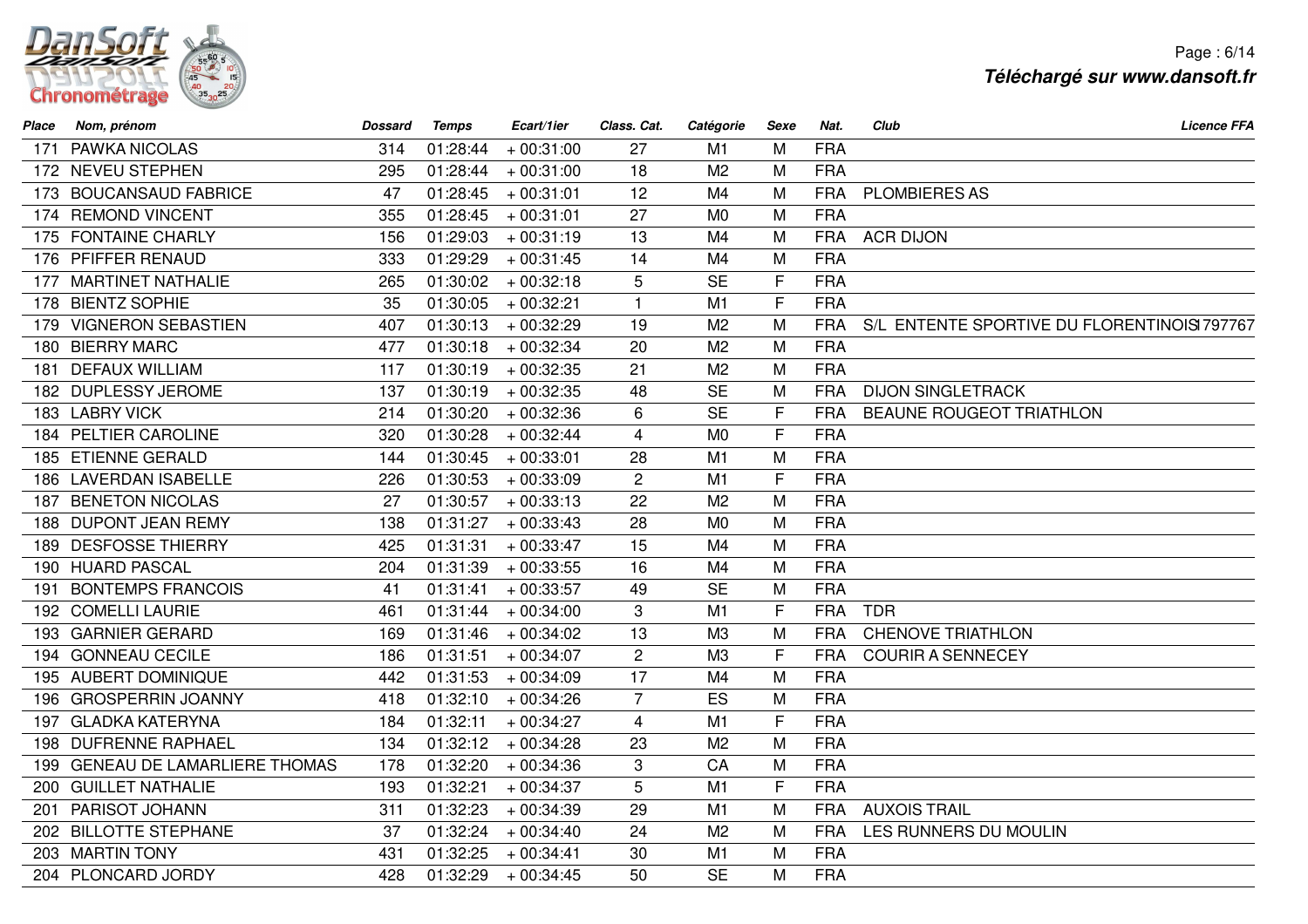

Page : 7/14**Téléchargé sur www.dansoft.fr**

| Place | Nom, prénom                 | <b>Dossard</b> | <b>Temps</b> | Ecart/1ier            | Class. Cat.    | Catégorie      | Sexe         | Nat.       | Club                          | <b>Licence FFA</b> |
|-------|-----------------------------|----------------|--------------|-----------------------|----------------|----------------|--------------|------------|-------------------------------|--------------------|
|       | 205 BARATIN NICOLAS         | 20             | 01:32:32     | $+00:34:48$           | 31             | M1             | M            | <b>FRA</b> |                               |                    |
|       | 206 KLIEMKIEWICZ SANDRINE   | 210            | 01:32:37     | $+00:34:53$           | 3              | M <sub>2</sub> | F            | <b>FRA</b> | <b>ACV</b>                    |                    |
|       | 207 MATTLER ERIC            | 270            | 01:32:37     | $+00:34:53$           | 14             | M3             | M            | <b>FRA</b> | FOULEES ROQUEBRUNOISES        | 1776065            |
|       | 208 GEVREY GAETAN           | 182            | 01:32:39     | $+00:34:55$           | 25             | M <sub>2</sub> | M            | <b>FRA</b> | <b>ASCEA</b>                  |                    |
|       | 209 ALLER VANESSA           | 8              | 01:32:39     | $+00:34:55$           | 5              | M <sub>0</sub> | F            | <b>FRA</b> | <b>ASCEA</b>                  |                    |
|       | 210 MARY SEBASTIEN          | 268            | 01:32:46     | $+00:35:02$           | 26             | M <sub>2</sub> | M            | <b>FRA</b> |                               |                    |
| 211   | <b>GOULT PASCAL</b>         | 433            | 01:32:47     | $+00:35:03$           | 15             | M3             | M            | <b>FRA</b> | ATHLE 21                      | 2038832            |
|       | 212 KOEHRER FRANCOIS XAVIER | 213            | 01:32:50     | $+00:35:06$           | 32             | M1             | M            | <b>FRA</b> |                               |                    |
|       | 213 BOURILLET EMILIE        | 53             | 01:32:56     | $+00:35:12$           | $\overline{7}$ | <b>SE</b>      | F            | <b>FRA</b> |                               |                    |
|       | 214 PAPON XAVIER            | 310            | 01:33:12     | $+00:35:28$           | 16             | M3             | M            | <b>FRA</b> | S/L LANGRES AC SUD HT MARNAIS | 1751265            |
|       | 215 VARNEY HALONEN SARI     | 401            | 01:33:12     | $+00:35:28$           | 3              | M3             | F            | <b>FRA</b> | S/L LANGRES AC SUD HT MARNAIS | 1278607            |
|       | 216 MERC LAURENT            | 273            | 01:33:12     | $+00:35:28$           | 17             | M3             | M            | <b>FRA</b> | <b>LACSHM</b>                 | 1690813            |
|       | 217 BRUSON HERVE            | 469            | 01:33:19     | $+00:35:35$           | 27             | M <sub>2</sub> | M            | <b>FRA</b> | <b>USCVL ATHLE</b>            | 2142858            |
|       | 218 FLOCARD MARIETTE        | 153            | 01:33:48     | $+00:36:04$           | 8              | <b>SE</b>      | $\mathsf{F}$ | <b>FRA</b> |                               |                    |
|       | 219 AUBERT ANNE             | 443            | 01:33:52     | $+00:36:08$           | $\overline{4}$ | M <sub>3</sub> | F            | <b>FRA</b> | TERRE DE RUNNING QUETIGNY     |                    |
|       | 220 GUILLOUX PATRICE        | 194            | 01:34:09     | $+00:36:25$           | 18             | M4             | M            | <b>FRA</b> | <b>DIJON SINGLETRACK</b>      |                    |
|       | 221 PURGINA JEAN MARIE      | 350            | 01:34:12     | $+00:36:28$           | 18             | M <sub>3</sub> | M            | <b>FRA</b> |                               |                    |
|       | 222 TONOT PATRICK           | 438            | 01:34:29     | $+00:36:45$           | 19             | M <sub>3</sub> | M            | <b>FRA</b> |                               |                    |
|       | 223 DELFERRIERE SYLVAIN     | 121            | 01:34:29     | $+00:36:45$           | 19             | M4             | M            | <b>FRA</b> |                               |                    |
|       | 224 ZIMMERMANN SEBASTIEN    | 414            | 01:34:34     | $+00:36:50$           | 33             | M1             | M            | <b>FRA</b> |                               |                    |
|       | 225 BARABANT PASCAL         | 426            | 01:34:40     | $+00:36:56$           | 28             | M <sub>2</sub> | M            | <b>FRA</b> |                               |                    |
|       | 226 DOMINIQUE PORCHEROT     | 130            | 01:34:44     | $+00:37:00$           | 20             | M3             | M            | <b>FRA</b> |                               |                    |
|       | 227 LALLEMAND BRICE         | 220            | 01:34:46     | $+00:37:02$           | 29             | M <sub>0</sub> | M            | <b>FRA</b> |                               |                    |
|       | 228 ANJOUBAULT CATHERINE    | 11             | 01:34:47     | $+00:37:03$           | 6              | M <sub>1</sub> | F            | <b>FRA</b> |                               |                    |
|       | 229 DEFAUT ERIC             | 115            | 01:35:13     | $+00:37:29$           | 20             | M4             | M            | <b>FRA</b> |                               |                    |
|       | 230 POUTHIER RAPHAELLE      | 466            | 01:35:31     | $+00:37:47$           | 9              | <b>SE</b>      | $\mathsf F$  | <b>FRA</b> |                               |                    |
|       | 231 BOQUET AMELIE           | 42             | 01:35:47     | $+00:38:03$           | 6              | M <sub>0</sub> | F            | <b>FRA</b> | <b>TDR QUETIGNY</b>           |                    |
|       | 232 LELOUP CHRISTOPHE       | 227            | 01:35:48     | $+00:38:04$           | 30             | M <sub>0</sub> | M            | <b>FRA</b> | <b>LOUP SOLITAIRE</b>         |                    |
|       | 233 CUENOT CLOTILDE         | 106            | 01:36:05     | $+00:38:21$           | 10             | <b>SE</b>      | F            | <b>FRA</b> | <b>DIJON TRIATHLON</b>        |                    |
| 234   | <b>GRILLET LAURENT</b>      | 189            | 01:36:07     | $+00:38:23$           | 29             | M <sub>2</sub> | M            | <b>FRA</b> |                               |                    |
|       | 235 GUILLEMAIN FREDERIC     | 192            | 01:36:10     | $+00:38:26$           | 21             | M <sub>3</sub> | M            | <b>FRA</b> | <b>AJVN</b>                   |                    |
|       | 236 SOTORRA EDDY            | 379            | 01:36:15     | $+00:38:31$           | 30             | M <sub>2</sub> | M            | <b>FRA</b> |                               |                    |
| 237   | <b>MIELLE VINCENT</b>       | 280            | 01:36:17     | $+00:38:33$           | 31             | M <sub>0</sub> | M            | <b>FRA</b> |                               |                    |
|       | 238 GAYDON SARA             | 177            |              | $01:36:32 + 00:38:48$ | $\mathbf{1}$   | CA             | F            | <b>FRA</b> |                               |                    |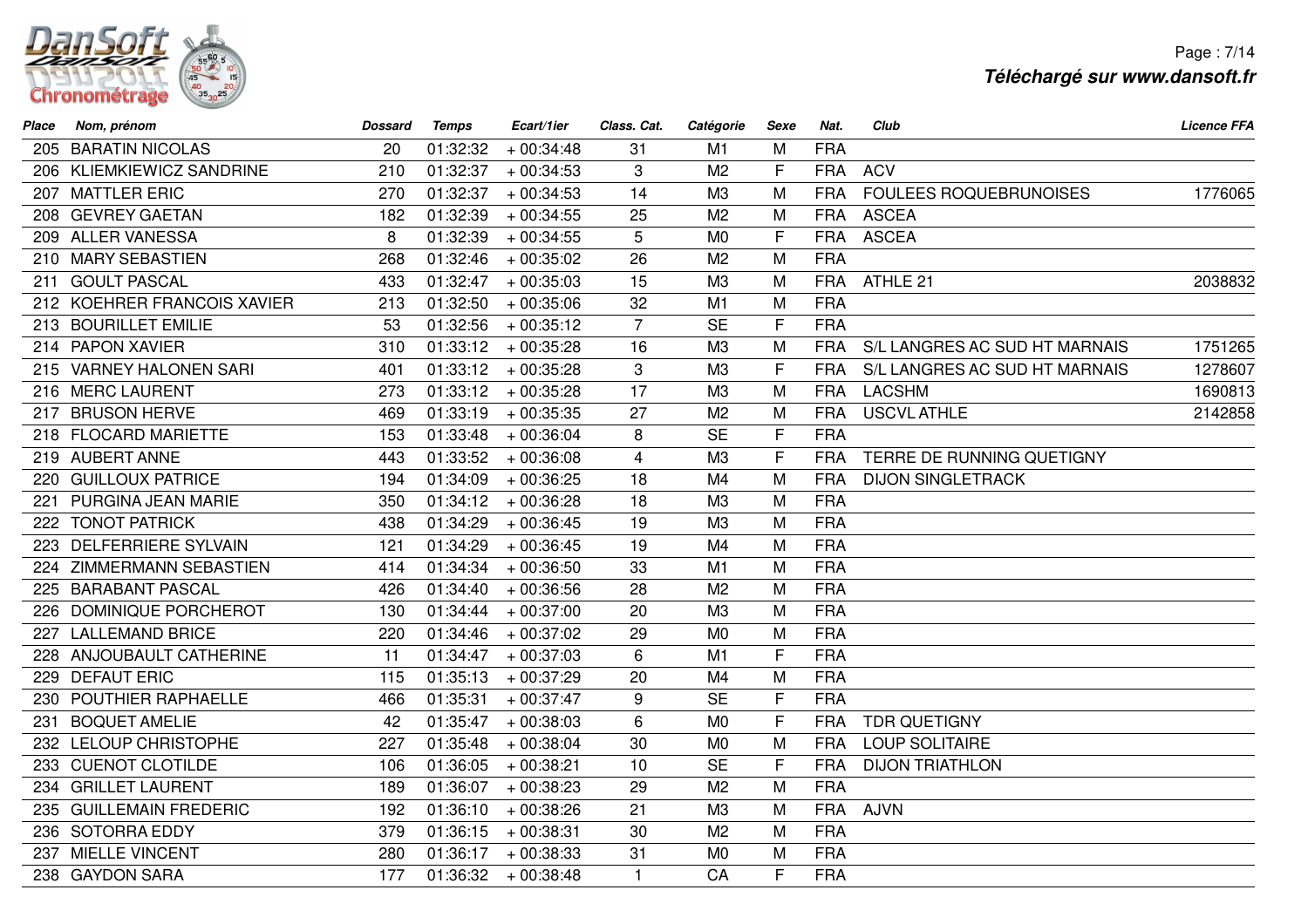

Page : 8/14**Téléchargé sur www.dansoft.fr**

| Place | Nom, prénom               | <b>Dossard</b> | <b>Temps</b> | Ecart/1ier  | Class. Cat.    | Catégorie      | Sexe         | Nat.       | Club                           | <b>Licence FFA</b> |
|-------|---------------------------|----------------|--------------|-------------|----------------|----------------|--------------|------------|--------------------------------|--------------------|
|       | 239 LAGUET AUDREY         | 218            | 01:36:32     | $+00:38:48$ | $\overline{7}$ | M1             | F            | <b>FRA</b> |                                |                    |
|       | 240 CHARTIER JULIE        | 80             | 01:36:39     | $+00:38:55$ | 8              | M1             | F            | <b>FRA</b> | <b>ACV</b>                     |                    |
| 241   | <b>GUIGON CECILE</b>      | 191            | 01:36:42     | $+00:38:58$ | $\overline{7}$ | M <sub>0</sub> | F            | <b>FRA</b> |                                |                    |
|       | 242 ROY THIBAULT          | 363            | 01:36:53     | $+00:39:09$ | 51             | <b>SE</b>      | M            | <b>FRA</b> |                                |                    |
|       | 243 BERLOT ALEXANDRE      | 30             | 01:36:55     | $+00:39:11$ | 52             | <b>SE</b>      | M            | <b>FRA</b> |                                |                    |
|       | 244 MAROT PATRICK         | 260            | 01:36:55     | $+00:39:11$ | 21             | M4             | M            | <b>FRA</b> |                                |                    |
|       | 245 LAUVERGNAT CLET       | 225            | 01:37:13     | $+00:39:29$ | 5              | M <sub>5</sub> | М            | <b>FRA</b> | <b>BEAUNE ATHLETISME 21</b>    | 710185             |
|       | 246 DAO STEPHANE          | 108            | 01:37:26     | $+00:39:42$ | 34             | M <sub>1</sub> | M            | <b>FRA</b> |                                |                    |
|       | 247 LOONES SOPHIE         | 250            | 01:37:53     | $+00:40:09$ | $\overline{c}$ | CA             | F            | <b>FRA</b> | <b>LOONES</b>                  |                    |
|       | 248 MOISAN JEAN BAPTISTE  | 460            | 01:37:55     | $+00:40:11$ | 35             | M1             | M            | <b>FRA</b> |                                |                    |
| 249   | <b>DESCOMBES FABRICE</b>  | 125            | 01:38:04     | $+00:40:20$ | 22             | M3             | M            | <b>FRA</b> | <b>DESCOMBES</b>               |                    |
| 250   | <b>VERNIER SARAH</b>      | 404            | 01:38:09     | $+00:40:25$ | 11             | <b>SE</b>      | $\mathsf{F}$ | <b>FRA</b> |                                |                    |
| 251   | <b>BERTAUT JEAN NOEL</b>  | 32             | 01:38:11     | $+00:40:27$ | 22             | M4             | M            | <b>FRA</b> |                                |                    |
|       | 252 PILLON ANGELINE       | 335            | 01:38:11     | $+00:40:27$ | 8              | M <sub>0</sub> | $\mathsf{F}$ | <b>FRA</b> | <b>ACV</b>                     |                    |
|       | 253 CARLIER ROMAIN        | 71             | 01:38:18     | $+00:40:34$ | 53             | <b>SE</b>      | M            | <b>FRA</b> | MONTBARD AUXOIS CLUB TRIATHLON |                    |
|       | 254 GENIN AMELIE          | 179            | 01:38:24     | $+00:40:40$ | 9              | M <sub>0</sub> | F            | <b>FRA</b> | <b>KERAUNOS</b>                |                    |
|       | 255 REINNEIS JEAN YVES    | 354            | 01:38:41     | $+00:40:57$ | 54             | <b>SE</b>      | М            | <b>FRA</b> |                                |                    |
|       | 256 CHEVEAU BENJAMIN      | 417            | 01:38:48     | $+00:41:04$ | 55             | <b>SE</b>      | M            | <b>FRA</b> |                                |                    |
|       | 257 KNIS MAGALI           | 211            | 01:39:01     | $+00:41:17$ | 9              | M1             | F            | <b>FRA</b> |                                |                    |
|       | 258 HARSTRICH LUC         | 200            | 01:39:02     | $+00:41:18$ | 6              | M <sub>5</sub> | M            | <b>FRA</b> | <b>PLOMBIERES AS</b>           |                    |
|       | 259 CARLI GRAZIELLA       | 70             | 01:39:09     | $+00:41:25$ | 10             | M1             | $\mathsf{F}$ | <b>FRA</b> |                                |                    |
|       | 260 GAUDIN HUBERT         | 173            | 01:39:25     | $+00:41:41$ | $\mathbf{1}$   | M <sub>7</sub> | M            | <b>FRA</b> |                                |                    |
| 261   | <b>CHEVIGNARD HADRIEN</b> | 85             | 01:39:44     | $+00:42:00$ | 56             | <b>SE</b>      | M            | <b>FRA</b> |                                |                    |
|       | 262 JEANNIN ANNE SOPHIE   | 434            | 01:39:45     | $+00:42:01$ | 12             | <b>SE</b>      | $\mathsf{F}$ | <b>FRA</b> |                                |                    |
|       | 263 ASTRUC KARINE         | 14             | 01:39:55     | $+00:42:11$ | $\overline{4}$ | M <sub>2</sub> | F            | <b>FRA</b> |                                |                    |
|       | 264 FRANZI ERIC           | 162            | 01:39:58     | $+00:42:14$ | 36             | M1             | M            | <b>FRA</b> |                                |                    |
|       | 265 GERMAIN AUDE          | 180            | 01:40:06     | $+00:42:22$ | 10             | M <sub>0</sub> | $\mathsf{F}$ | <b>FRA</b> |                                |                    |
|       | 266 LEURS ANTHONY         | 240            | 01:40:21     | $+00:42:37$ | 57             | <b>SE</b>      | M            | <b>FRA</b> |                                |                    |
|       | 267 GARNIER BRUNO         | 167            | 01:40:41     | $+00:42:57$ | 6              | JU             | M            | <b>FRA</b> | MONTBARD AUXOIS CLUB TRIATHLON |                    |
|       | 268 PRINET FRANCK         | 348            | 01:40:42     | $+00:42:58$ | 23             | M3             | M            | <b>FRA</b> | S/L DUC IS SUR TILLE           | 2229146            |
|       | 269 GUMERY YVES           | 197            | 01:40:46     | $+00:43:02$ | $\overline{7}$ | M <sub>5</sub> | M            | <b>FRA</b> |                                |                    |
| 270   | PENKALLA ANNE             | 322            | 01:40:48     | $+00:43:04$ | 13             | <b>SE</b>      | $\mathsf{F}$ | <b>FRA</b> | <b>DIJON SINGLETRACK</b>       |                    |
| 271   | <b>COILLOT ALEXANDRE</b>  | 474            | 01:40:59     | $+00:43:15$ | 24             | M3             | M            | <b>FRA</b> |                                |                    |
|       | 272 MOUGEOT CELINE        | 292            | 01:41:06     | $+00:43:22$ | 11             | M <sub>0</sub> | F            | <b>FRA</b> |                                |                    |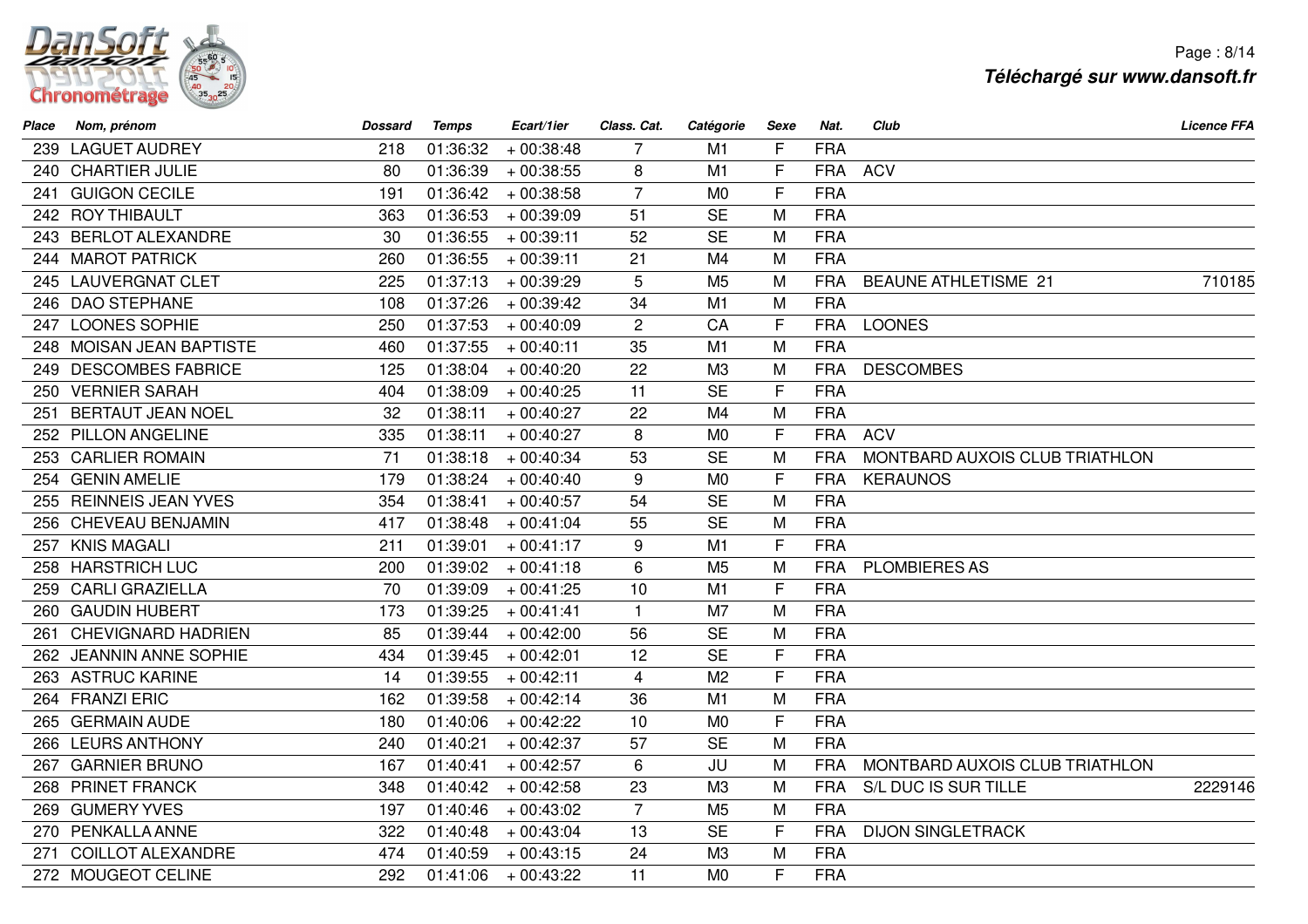

Page : 9/14**Téléchargé sur www.dansoft.fr**

| Place | Nom, prénom                  | <b>Dossard</b> | <b>Temps</b> | Ecart/1ier  | Class. Cat.    | Catégorie      | Sexe         | Nat.       | Club                         | <b>Licence FFA</b> |
|-------|------------------------------|----------------|--------------|-------------|----------------|----------------|--------------|------------|------------------------------|--------------------|
|       | 273 ROYER CEDRIC             | 364            | 01:41:14     | $+00:43:30$ | 31             | M <sub>2</sub> | M            | <b>FRA</b> |                              |                    |
|       | 274 COULON MICHAEL           | 101            | 01:41:23     | $+00:43:39$ | 32             | M <sub>2</sub> | M            | <b>FRA</b> | <b>ACV</b>                   |                    |
|       | 275 TOSI BRIE SEVERINE       | 392            | 01:41:26     | $+00:43:42$ | 11             | M1             | F            | <b>FRA</b> | <b>FREDYRUNNER</b>           |                    |
|       | 276 MONARD AMANDINE          | 283            | 01:41:31     | $+00:43:47$ | 14             | <b>SE</b>      | F            | <b>FRA</b> | <b>USCVL ATHLETISME</b>      |                    |
|       | 277 HEITZMANN NADEGE         | 201            | 01:41:35     | $+00:43:51$ | 5              | M <sub>2</sub> | F            | <b>FRA</b> | S/L DUC IS SUR TILLE         | 2211883            |
|       | 278 EVRARD LUC               | 145            | 01:41:40     | $+00:43:56$ | 25             | M3             | M            | <b>FRA</b> |                              |                    |
|       | 279 SANVIGNE PATRICK         | 371            | 01:41:43     | $+00:43:59$ | 26             | M <sub>3</sub> | M            | <b>FRA</b> |                              |                    |
|       | 280 PERRIN JULIE             | 326            | 01:41:44     | $+00:44:00$ | 15             | <b>SE</b>      | F            | <b>FRA</b> |                              |                    |
|       | 281 CASTEX BRUNO             | 74             | 01:41:44     | $+00:44:00$ | 33             | M <sub>2</sub> | M            | <b>FRA</b> | <b>TEAM MOMACO</b>           |                    |
|       | 282 LATRASSE JEROME          | 224            | 01:41:46     | $+00:44:02$ | 34             | M <sub>2</sub> | M            | <b>FRA</b> |                              |                    |
| 283   | <b>BRAYARD HUGUES</b>        | 59             | 01:41:59     | $+00:44:15$ | 32             | M <sub>0</sub> | M            | <b>FRA</b> |                              |                    |
| 284   | <b>CROS PHILIPPE</b>         | 104            | 01:42:27     | $+00:44:43$ | 35             | M <sub>2</sub> | M            | <b>FRA</b> | COUREURS SUR ROUTE COTE D OR | 1787866            |
|       | 285 CHEVALLIER FREDDY        | 84             | 01:42:31     | $+00:44:47$ | 37             | M1             | M            | <b>FRA</b> | LES RUNNERS DU MOULIN        |                    |
|       | 286 FOURNIER DELPHINE        | 437            | 01:42:40     | $+00:44:56$ | 16             | <b>SE</b>      | F            | <b>FRA</b> |                              |                    |
|       | 287 RAYNAL MAGALI            | 435            | 01:42:47     | $+00:45:03$ | 12             | M1             | F            | <b>FRA</b> |                              |                    |
|       | 288 LYON JEROME              | 254            | 01:42:52     | $+00:45:08$ | 38             | M1             | M            | <b>FRA</b> | <b>ACV</b>                   |                    |
|       | 289 DARCEAUX DIMITRI         | 109            | 01:42:53     | $+00:45:09$ | 58             | <b>SE</b>      | M            | <b>FRA</b> |                              |                    |
|       | 290 DELFERRIERE EMILIE       | 120            | 01:43:00     | $+00:45:16$ | 17             | <b>SE</b>      | F            | <b>FRA</b> |                              |                    |
| 291   | <b>JOLIMET PATRICK</b>       | 430            | 01:43:08     | $+00:45:24$ | 8              | M <sub>5</sub> | M            | <b>FRA</b> | <b>USCV LES LAUMES</b>       | 1951350            |
|       | 292 SOUCELIER PATRICE        | 427            | 01:43:19     | $+00:45:35$ | 9              | M <sub>5</sub> | M            | <b>FRA</b> |                              |                    |
|       | 293 TOURIGNY JEAN LUC        | 394            | 01:43:20     | $+00:45:36$ | 10             | M <sub>5</sub> | M            | <b>FRA</b> |                              |                    |
| 294   | <b>VILLETARD HENRI</b>       | 408            | 01:43:40     | $+00:45:56$ | $\overline{2}$ | M <sub>7</sub> | M            | <b>FRA</b> |                              |                    |
| 295   | <b>GUINOT JEROME</b>         | 196            | 01:43:45     | $+00:46:01$ | 59             | <b>SE</b>      | M            | <b>FRA</b> |                              |                    |
|       | 296 BRASSART ALEXANDRE       | 58             | 01:43:46     | $+00:46:02$ | 60             | <b>SE</b>      | M            | <b>FRA</b> | <b>DIJON SINGLETRACK</b>     |                    |
| 297   | <b>CARITEY CELINE</b>        | 69             | 01:43:47     | $+00:46:03$ | 13             | M1             | $\mathsf{F}$ | <b>FRA</b> |                              |                    |
| 298   | NOEL VUILLOT SANDRINE        | 298            | 01:43:55     | $+00:46:11$ | 6              | M <sub>2</sub> | F            | <b>FRA</b> | <b>FREDYRUNNERS</b>          |                    |
|       | 299 LECOMTE LIONEL           | 233            | 01:44:04     | $+00:46:20$ | 27             | M <sub>3</sub> | M            | <b>FRA</b> |                              |                    |
|       | 300 BORNEL GASSER DAMIEN     | 44             | 01:44:23     | $+00:46:39$ | 33             | M <sub>0</sub> | M            | <b>FRA</b> |                              |                    |
|       | 301 GROSPERRIN OTHILIE       | 419            | 01:44:24     | $+00:46:40$ | 3              | CA             | F            | <b>FRA</b> |                              |                    |
|       | 302 ALLER PHILIPPE           | $\overline{7}$ | 01:44:26     | $+00:46:42$ | 3              | M <sub>6</sub> | M            | <b>FRA</b> | <b>ASCL</b>                  |                    |
|       | 303 PILLOUD STEPHANIE        | 336            | 01:44:38     | $+00:46:54$ | 14             | M <sub>1</sub> | F            | <b>FRA</b> |                              |                    |
| 304   | <b>DEFORGE NICOLAS</b>       | 119            | 01:44:54     | $+00:47:10$ | 28             | M3             | M            | <b>FRA</b> |                              |                    |
| 305   | <b>BORNEL GASSER AURELIE</b> | 43             | 01:44:55     | $+00:47:11$ | 12             | M <sub>0</sub> | F            | <b>FRA</b> |                              |                    |
|       | 306 OLLIN STEPHANIE          | 303            | 01:45:23     | $+00:47:39$ | 15             | M1             | F            | <b>FRA</b> |                              |                    |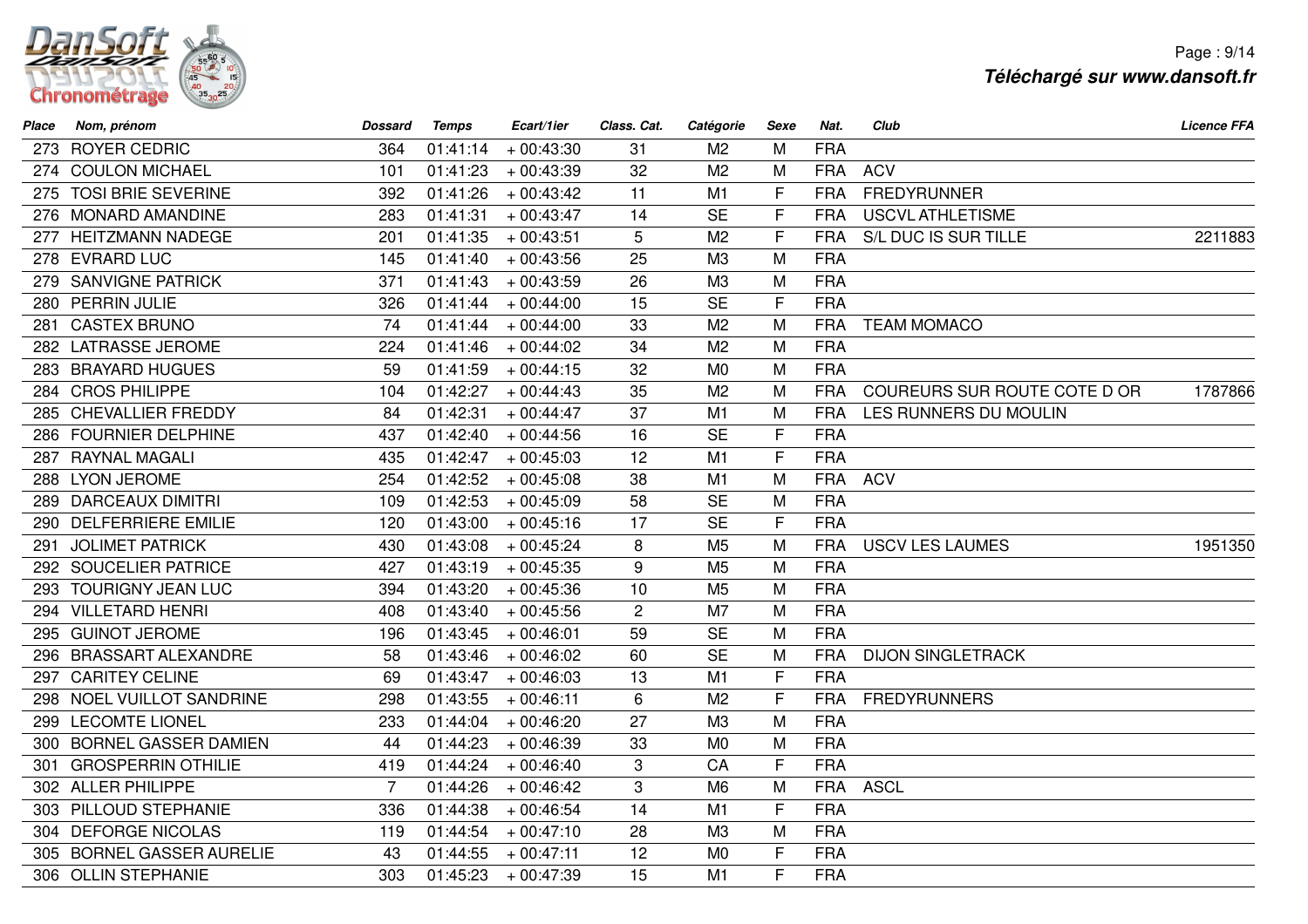

Page : 10/14**Téléchargé sur www.dansoft.fr**

| Place | Nom, prénom                  | <b>Dossard</b> | <b>Temps</b> | Ecart/1ier            | Class. Cat.    | Catégorie      | Sexe         | Nat.       | Club                                            | <b>Licence FFA</b> |
|-------|------------------------------|----------------|--------------|-----------------------|----------------|----------------|--------------|------------|-------------------------------------------------|--------------------|
|       | 307 GROSPERRIN ANNE LAURE    | 421            | 01:45:25     | $+00:47:41$           | $\overline{7}$ | M <sub>2</sub> | F            | <b>FRA</b> |                                                 |                    |
|       | 308 JANOD GEOFFREY           | 208            | 01:45:33     | $+00:47:49$           | 39             | M1             | M            | <b>FRA</b> |                                                 |                    |
|       | 309 CAETANO MYLENE           | 67             | 01:45:34     | $+00:47:50$           | 18             | <b>SE</b>      | $\mathsf{F}$ | <b>FRA</b> |                                                 |                    |
|       | 310 BOUDARD ALINE            | 49             | 01:45:45     | $+00:48:01$           | 13             | M <sub>0</sub> | F            | <b>FRA</b> |                                                 |                    |
|       | 311 BOUSSERT OLIVIER         | 54             |              | $01:45:46 + 00:48:02$ | 34             | M <sub>0</sub> | M            | <b>FRA</b> |                                                 |                    |
|       | 312 MARTIN JUSTINE           | 262            |              | $01:45:47 + 00:48:03$ | 19             | <b>SE</b>      | F            | <b>FRA</b> |                                                 |                    |
|       | 313 LAGNEAU MANON            | 216            | 01:45:47     | $+00:48:03$           | 20             | <b>SE</b>      | F            | <b>FRA</b> |                                                 |                    |
|       | 314 LOICHOT PIERRE ALAIN     | 246            | 01:45:47     | $+00:48:03$           | 29             | M3             | M            | <b>FRA</b> | <b>CHENOVE TRIATHLON CLUB</b>                   |                    |
|       | 315 IMBERT LAETITIA          | 205            | 01:45:48     | $+00:48:04$           | 16             | M1             | F            | <b>FRA</b> |                                                 |                    |
|       | 316 BOURGEOIS XAVIER         | 52             |              | $01:46:02 + 00:48:18$ | 61             | <b>SE</b>      | M            | <b>FRA</b> | RUN IN VITTEAUX                                 |                    |
|       | 317 TOTEL ALINE              | 393            | 01:46:08     | $+00:48:24$           | 14             | M <sub>0</sub> | F            | <b>FRA</b> | <b>DIJON SINGLETRACK</b>                        |                    |
|       | 318 PATENOTTE CATHERINE      | 312            | 01:46:09     | $+00:48:25$           | $\overline{2}$ | M <sub>4</sub> | $\mathsf F$  | <b>FRA</b> | MONTBARD AUXOIS CLUB TRIATHLON                  |                    |
|       | 319 GARNIER CHRISTOPHE       | 168            |              | $01:46:23 + 00:48:39$ | 40             | M1             | M            | <b>FRA</b> |                                                 |                    |
|       | 320 MARECHAL FABIENNE        | 257            |              | $01:46:38 + 00:48:54$ | 8              | M <sub>2</sub> | F            | <b>FRA</b> | S/L LANGRES AC SUD HT MARNAIS                   | 1690861            |
|       | 321 ROUSSEAU JOELLE          | 359            | 01:46:53     | $+00:49:09$           | 21             | <b>SE</b>      | F            | <b>FRA</b> | UNION SPORTIVE CHEMINOTE DE VENARE 20526 LAUMES |                    |
|       | 322 LIOTARD FREDERIC         | 244            | 01:47:01     | $+00:49:17$           | 62             | <b>SE</b>      | M            | <b>FRA</b> |                                                 |                    |
|       | 323 CHARLES BERGUET FLORENCE | 79             | 01:47:09     | $+00:49:25$           | 17             | M1             | F            | <b>FRA</b> |                                                 |                    |
|       | 324 PETIT ANNABELLE          | 327            |              | $01:47:13 + 00:49:29$ | 15             | M <sub>0</sub> | F            | <b>FRA</b> |                                                 |                    |
|       | 325 THAUVIN FREDERIC         | 385            | 01:47:53     | $+00:50:09$           | 36             | M <sub>2</sub> | M            | <b>FRA</b> |                                                 |                    |
|       | 326 LOONES ANNE              | 248            | 01:47:54     | $+00:50:10$           | 9              | M <sub>2</sub> | F            | <b>FRA</b> |                                                 |                    |
|       | 327 LOPIN HUGO               | 252            | 01:47:56     | $+00:50:12$           | 63             | <b>SE</b>      | M            | <b>FRA</b> |                                                 |                    |
|       | 328 MUGNERET MAELISS         | 293            | 01:47:56     | $+00:50:12$           | 22             | <b>SE</b>      | F            | <b>FRA</b> |                                                 |                    |
|       | 329 SORDEL MICKAEL           | 378            | 01:47:57     | $+00:50:13$           | 35             | M <sub>0</sub> | M            | <b>FRA</b> |                                                 |                    |
|       | 330 CLEMENT JULIE            | 91             | 01:48:14     | $+00:50:30$           | 23             | <b>SE</b>      | F            | <b>FRA</b> |                                                 |                    |
|       | 331 MARION AURELIE           | 259            | 01:48:15     | $+00:50:31$           | 24             | <b>SE</b>      | F            | <b>FRA</b> | S/L ATHLE 21 AO ARNETOISE                       | 2052992            |
|       | 332 DUROVRAY MURIEL          | 139            |              | $01:48:17 + 00:50:33$ | 5              | M <sub>3</sub> | F            | <b>FRA</b> |                                                 |                    |
|       | 333 PENET NICOLAS            | 321            |              | $01:48:20 + 00:50:36$ | 41             | M1             | M            | <b>FRA</b> |                                                 |                    |
|       | 334 MANM AURELIEN            | 441            | 01:48:30     | $+00:50:46$           | 42             | M1             | M            | <b>FRA</b> |                                                 |                    |
|       | 335 CLAVEL AMANDINE          | 90             | 01:48:39     | $+00:50:55$           | 16             | M <sub>0</sub> | F            | <b>FRA</b> |                                                 |                    |
|       | 336 MICHEL THIERRY           | 279            | 01:48:39     | $+00:50:55$           | 30             | M3             | M            | <b>FRA</b> | CHOCOLA'TEAM                                    |                    |
|       | 337 DRICOT BENOIT            | 132            | 01:49:20     | $+00:51:36$           | 43             | M1             | м            | <b>FRA</b> | <b>JTEKT</b>                                    |                    |
|       | 338 LAGNIER KARINE           | 217            | 01:49:23     | $+00:51:39$           | 10             | M <sub>2</sub> | $\mathsf F$  | <b>FRA</b> |                                                 |                    |
|       | 339 LACROIX ALEXANDRE        | 215            | 01:49:59     | $+00:52:15$           | 44             | M1             | M            | <b>FRA</b> |                                                 |                    |
|       | 340 ROY CHRISTIAN            | 361            |              | $01:50:08$ + 00:52:24 | 11             | M <sub>5</sub> | M            | <b>FRA</b> |                                                 |                    |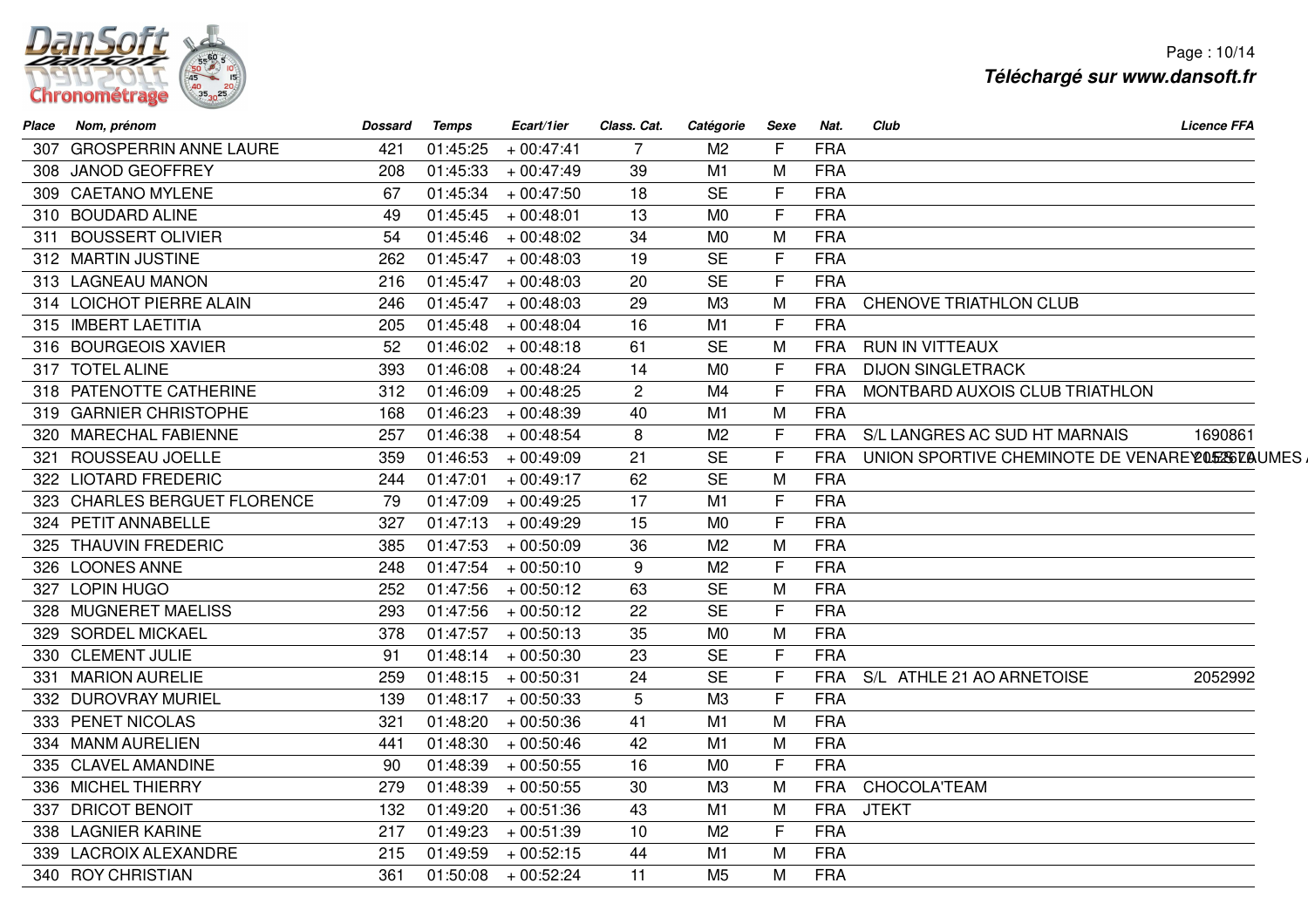

Page : 11/14**Téléchargé sur www.dansoft.fr**

| Place | Nom, prénom                   | <b>Dossard</b> | <b>Temps</b> | Ecart/1ier  | Class. Cat.    | Catégorie      | Sexe        | Nat.       | Club                          | <b>Licence FFA</b> |
|-------|-------------------------------|----------------|--------------|-------------|----------------|----------------|-------------|------------|-------------------------------|--------------------|
| 341   | <b>EMBERGER VANESSA</b>       | 143            | 01:50:11     | $+00:52:27$ | 18             | M1             | F           | <b>FRA</b> | <b>DIJON SINGLETRACK</b>      |                    |
|       | 342 GAUMONT SARAH             | 176            | 01:50:26     | $+00:52:42$ | 11             | M <sub>2</sub> | F           | <b>FRA</b> |                               |                    |
|       | 343 PAGNOUX MARYSE            | 307            | 01:50:28     | $+00:52:44$ | 12             | M <sub>2</sub> | F           | <b>FRA</b> |                               |                    |
|       | 344 GAUMONT DAVID             | 175            | 01:50:28     | $+00:52:44$ | 37             | M <sub>2</sub> | M           | <b>FRA</b> |                               |                    |
|       | 345 BOICHE NATHANAEL          | 39             | 01:50:29     | $+00:52:45$ | 36             | M <sub>0</sub> | M           | <b>FRA</b> |                               |                    |
|       | 346 DAMAY VISSUZAINE JEANNE   | 107            | 01:51:05     | $+00:53:21$ | 25             | <b>SE</b>      | $\mathsf F$ | <b>FRA</b> |                               |                    |
|       | 347 LEON CANDICE              | 239            | 01:52:41     | $+00:54:57$ | 17             | M <sub>0</sub> | F           | <b>FRA</b> | CHOCOLA'TEAM                  |                    |
|       | 348 MOREL NICOLAS             | 287            | 01:52:42     | $+00:54:58$ | 37             | M <sub>0</sub> | M           | <b>FRA</b> |                               |                    |
|       | 349 BERTRAND ADELAIDE         | 33             | 01:52:44     | $+00:55:00$ | 26             | <b>SE</b>      | F           | <b>FRA</b> |                               |                    |
|       | 350 LEFEUVRE SOLENE           | 235            | 01:52:49     | $+00:55:05$ | 64             | <b>SE</b>      | M           | <b>FRA</b> | <b>CHENOVE TRIATHLON CLUB</b> |                    |
|       | 351 DUMOUTIER DEBORAH         | 135            | 01:53:04     | $+00:55:20$ | $\mathbf{1}$   | ES             | F           | <b>FRA</b> |                               |                    |
|       | 352 GUINOT ANNE SOPHIE        | 195            | 01:53:25     | $+00:55:41$ | 27             | <b>SE</b>      | F           | <b>FRA</b> |                               |                    |
|       | 353 BOUCHART MICHAEL          | 48             | 01:53:49     | $+00:56:05$ | 45             | M1             | M           | <b>FRA</b> | <b>ASPTT DIJON</b>            | 1811987            |
|       | 354 HENNEQUIN DAMIEN          | 203            | 01:54:23     | $+00:56:39$ | 65             | <b>SE</b>      | M           | <b>FRA</b> |                               |                    |
|       | 355 PAPON LYDIA               | 309            | 01:54:23     | $+00:56:39$ | 6              | M3             | F           | <b>FRA</b> | S/L LANGRES AC SUD HT MARNAIS | 1718520            |
|       | 356 FRANCESCHINI CAROLE       | 159            | 01:54:29     | $+00:56:45$ | 13             | M <sub>2</sub> | F           | <b>FRA</b> |                               |                    |
|       | 357 SOUBEYRE SANDRINE         | 381            | 01:54:30     | $+00:56:46$ | 14             | M <sub>2</sub> | F           | <b>FRA</b> |                               |                    |
|       | 358 JACQUINOT RENATA          | 206            | 01:54:31     | $+00:56:47$ | 18             | M <sub>0</sub> | F           | <b>FRA</b> |                               |                    |
|       | 359 COQUARD GAELLE            | 94             | 01:54:36     | $+00:56:52$ | 19             | M <sub>0</sub> | F           | <b>FRA</b> | RUN TOGETHER DIJON            |                    |
|       | 360 GROSPERRIN PHILIPPE       | 422            | 01:54:36     | $+00:56:52$ | 31             | M3             | M           | <b>FRA</b> |                               |                    |
|       | 361 HENNARD CLAUDINE          | 202            | 01:54:38     | $+00:56:54$ | $\overline{7}$ | M <sub>3</sub> | F           | <b>FRA</b> | <b>DIJON SINGLETRACK</b>      |                    |
|       | 362 PELOTTE KATIA             | 319            | 01:54:41     | $+00:56:57$ | 15             | M <sub>2</sub> | F           | <b>FRA</b> | S/L LANGRES AC SUD HT MARNAIS | 2070998            |
|       | 363 MESLIN MARION             | 276            | 01:54:42     | $+00:56:58$ | 28             | <b>SE</b>      | F           | <b>FRA</b> |                               |                    |
|       | 364 NICOLAS AUDE              | 297            | 01:54:54     | $+00:57:10$ | 29             | <b>SE</b>      | F           | <b>FRA</b> | <b>ACV</b>                    |                    |
|       | 365 MARINELLI JEAN CHRISTOPHE | 258            | 01:55:00     | $+00:57:16$ | 38             | M <sub>2</sub> | M           | <b>FRA</b> |                               |                    |
|       | 366 DENISOT QUENTIN           | 123            | 01:55:18     | $+00:57:34$ | 66             | <b>SE</b>      | M           | <b>FRA</b> |                               |                    |
|       | 367 SIHR SEBASTIEN            | 376            | 01:55:19     | $+00:57:35$ | 32             | M <sub>3</sub> | M           | <b>FRA</b> |                               |                    |
|       | 368 PONCET GADAT LUCRECE      | 342            | 01:55:26     | $+00:57:42$ | 16             | M <sub>2</sub> | F           | <b>FRA</b> | LES RUNNEURS DU MOULIN        |                    |
|       | 369 PRUDHOMME GUILLAUME       | 349            | 01:55:29     | $+00:57:45$ | 38             | M <sub>0</sub> | M           | <b>FRA</b> |                               |                    |
|       | 370 MAROT VERONIQUE           | 261            | 01:55:34     | $+00:57:50$ | 3              | M <sub>4</sub> | F           | <b>FRA</b> |                               |                    |
| 371   | <b>BILLET AURORE</b>          | 36             | 01:56:00     | $+00:58:16$ | 20             | M <sub>0</sub> | F           | <b>FRA</b> |                               |                    |
|       | 372 FOUSSE BENOIT             | 157            | 01:56:21     | $+00:58:37$ | 39             | M <sub>0</sub> | M           | <b>FRA</b> | <b>TERRE DE RUNNING</b>       |                    |
|       | 373 CAUSERET ANNE             | 459            | 01:56:26     | $+00:58:42$ | 8              | M3             | F           | <b>FRA</b> |                               |                    |
|       | 374 PIERRE JENNIFER           | 334            | 01:56:36     | $+00:58:52$ | 21             | M <sub>0</sub> | F           | <b>FRA</b> |                               |                    |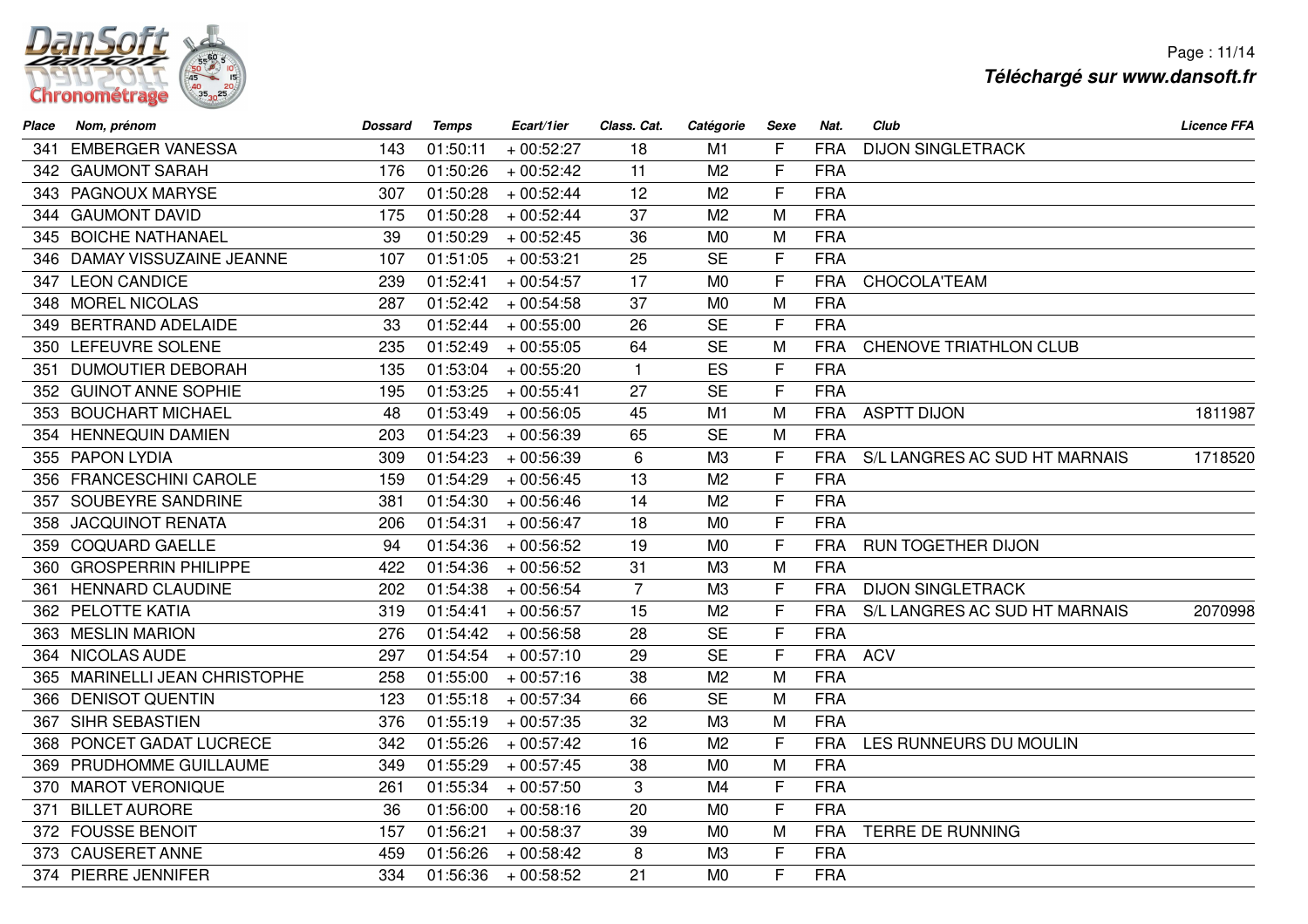

Page : 12/14**Téléchargé sur www.dansoft.fr**

| Place | Nom, prénom                  | <b>Dossard</b> | <b>Temps</b> | Ecart/1ier  | Class. Cat.             | Catégorie      | Sexe         | Nat.       | Club                          | <b>Licence FFA</b> |
|-------|------------------------------|----------------|--------------|-------------|-------------------------|----------------|--------------|------------|-------------------------------|--------------------|
|       | 375 COLLIN EDWIGE            | 92             | 01:56:57     | $+00:59:13$ | 30                      | <b>SE</b>      | F            | <b>FRA</b> |                               |                    |
|       | 376 MOREAU REGIS             | 286            | 01:57:00     | $+00:59:16$ | 39                      | M <sub>2</sub> | M            | <b>FRA</b> |                               |                    |
|       | 377 LE FEVRE EDWIGE          | 228            | 01:57:00     | $+00:59:16$ | 17                      | M <sub>2</sub> | F            | <b>FRA</b> |                               |                    |
|       | 378 ROY SOPHIE               | 362            | 01:57:01     | $+00:59:17$ | 9                       | M3             | $\mathsf{F}$ | <b>FRA</b> |                               |                    |
| 379   | PEQUEGNOT CHRISTOPHE         | 323            | 01:57:08     | $+00:59:24$ | 40                      | M <sub>2</sub> | M            | <b>FRA</b> |                               |                    |
| 380   | PEQUEGNOT STEPHANIE          | 324            | 01:57:08     | $+00:59:24$ | 19                      | M1             | $\mathsf{F}$ | <b>FRA</b> |                               |                    |
|       | 381 GALVE KARINE             | 166            | 01:57:31     | $+00:59:47$ | 18                      | M <sub>2</sub> | F            | <b>FRA</b> | PLEIN LES PATTES              |                    |
|       | 382 PETITJEAN LIONEL         | 330            | 01:57:45     | $+01:00:01$ | 33                      | M <sub>3</sub> | M            | <b>FRA</b> |                               |                    |
|       | 383 PONCIN LUCIE             | 343            | 01:58:18     | $+01:00:34$ | 31                      | <b>SE</b>      | F            | <b>FRA</b> |                               |                    |
|       | 384 DECROZANT MARION         | 114            | 01:58:18     | $+01:00:34$ | 32                      | <b>SE</b>      | $\mathsf{F}$ | <b>FRA</b> |                               |                    |
|       | 385 PETITJEAN CHRISTOPHE     | 328            | 01:58:22     | $+01:00:38$ | 34                      | M <sub>3</sub> | M            | <b>FRA</b> | <b>DIJON SINGLETRACK</b>      |                    |
| 386   | PETITJEAN DELPHINE           | 329            | 01:58:22     | $+01:00:38$ | 19                      | M <sub>2</sub> | $\mathsf{F}$ | <b>FRA</b> | <b>DIJON SINGLETRACK</b>      |                    |
|       | 387 GAUDIOT AURELIE          | 174            | 01:58:23     | $+01:00:39$ | 22                      | M <sub>0</sub> | F            | <b>FRA</b> |                               |                    |
|       | 388 HARANCOURT THIBAUT       | 199            | 01:58:23     | $+01:00:39$ | 40                      | M <sub>0</sub> | M            | <b>FRA</b> | <b>ACV</b>                    |                    |
|       | 389 VINCENT VALERIE          | 411            | 01:58:31     | $+01:00:47$ | 10                      | M <sub>3</sub> | $\mathsf{F}$ | <b>FRA</b> |                               |                    |
|       | 390 ALBERTINI DUBAU LAETITIA | 5              | 01:58:47     | $+01:01:03$ | 23                      | M <sub>0</sub> | F            | <b>FRA</b> |                               |                    |
| 391   | <b>DUPIN EMELINE</b>         | 136            | 01:59:04     | $+01:01:20$ | 33                      | <b>SE</b>      | $\mathsf{F}$ | <b>FRA</b> |                               |                    |
|       | 392 CHAMBELLAND LEO          | 76             | 01:59:27     | $+01:01:43$ | 67                      | <b>SE</b>      | M            | <b>FRA</b> |                               |                    |
|       | 393 GREMERET GUELDRY CAMILLE | 188            | 01:59:27     | $+01:01:43$ | 34                      | <b>SE</b>      | $\mathsf{F}$ | <b>FRA</b> |                               |                    |
|       | 394 CHIRAT ROXANNE           | 86             | 01:59:35     | $+01:01:51$ | 35                      | <b>SE</b>      | $\mathsf{F}$ | <b>FRA</b> |                               |                    |
|       | 395 CORBERAND THEO           | 95             | 01:59:46     | $+01:02:02$ | $\overline{\mathbf{4}}$ | CA             | M            | <b>FRA</b> |                               |                    |
|       | 396 CAILLON LAURENCE         | 68             | 01:59:49     | $+01:02:05$ | 20                      | M1             | $\mathsf{F}$ | <b>FRA</b> | <b>ASPTT DIJON ATHLETISME</b> | 2182683            |
|       | 397 CORBERAND THIERRY        | 96             | 01:59:50     | $+01:02:06$ | 41                      | M <sub>2</sub> | M            | <b>FRA</b> |                               |                    |
|       | 398 MERLEN HELENE            | 275            | 01:59:59     | $+01:02:15$ | 24                      | M <sub>0</sub> | F            | <b>FRA</b> | <b>LA SAUMONEE</b>            |                    |
|       | 399 BAULOT IRENE             | 25             | 02:00:06     | $+01:02:22$ | 20                      | M <sub>2</sub> | $\mathsf{F}$ | <b>FRA</b> |                               |                    |
|       | 400 LECANTE FLORIE           | 229            | 02:00:11     | $+01:02:27$ | 25                      | M <sub>0</sub> | F            | <b>FRA</b> |                               |                    |
| 401   | <b>GAUDILLIER MELANIE</b>    | 172            | 02:00:12     | $+01:02:28$ | 36                      | <b>SE</b>      | F            | <b>FRA</b> |                               |                    |
|       | 402 FOULON VALERIE           | 480            | 02:00:35     | $+01:02:51$ | 11                      | M3             | F            | <b>FRA</b> |                               |                    |
|       | 403 ALBERTINI KARINE         | $\overline{4}$ | 02:00:43     | $+01:02:59$ | 21                      | M <sub>2</sub> | F            | <b>FRA</b> |                               |                    |
|       | 404 PELLET SYLVAIN           | 317            | 02:00:44     | $+01:03:00$ | 68                      | <b>SE</b>      | M            | <b>FRA</b> |                               |                    |
|       | 405 RENAUD SANDRINE          | 356            | 02:00:47     | $+01:03:03$ | 26                      | M <sub>0</sub> | F            | <b>FRA</b> |                               |                    |
|       | 406 GIRARD GERALDINE         | 183            | 02:00:53     | $+01:03:09$ | 22                      | M <sub>2</sub> | F            | <b>FRA</b> |                               |                    |
| 407   | NOTEBAERT JEAN FRANCOIS      | 301            | 02:01:26     | $+01:03:42$ | 35                      | M3             | M            | <b>FRA</b> |                               |                    |
|       | 408 NOTEBAERT CELINE         | 300            | 02:01:27     | $+01:03:43$ | 23                      | M <sub>2</sub> | F            | <b>FRA</b> |                               |                    |
|       |                              |                |              |             |                         |                |              |            |                               |                    |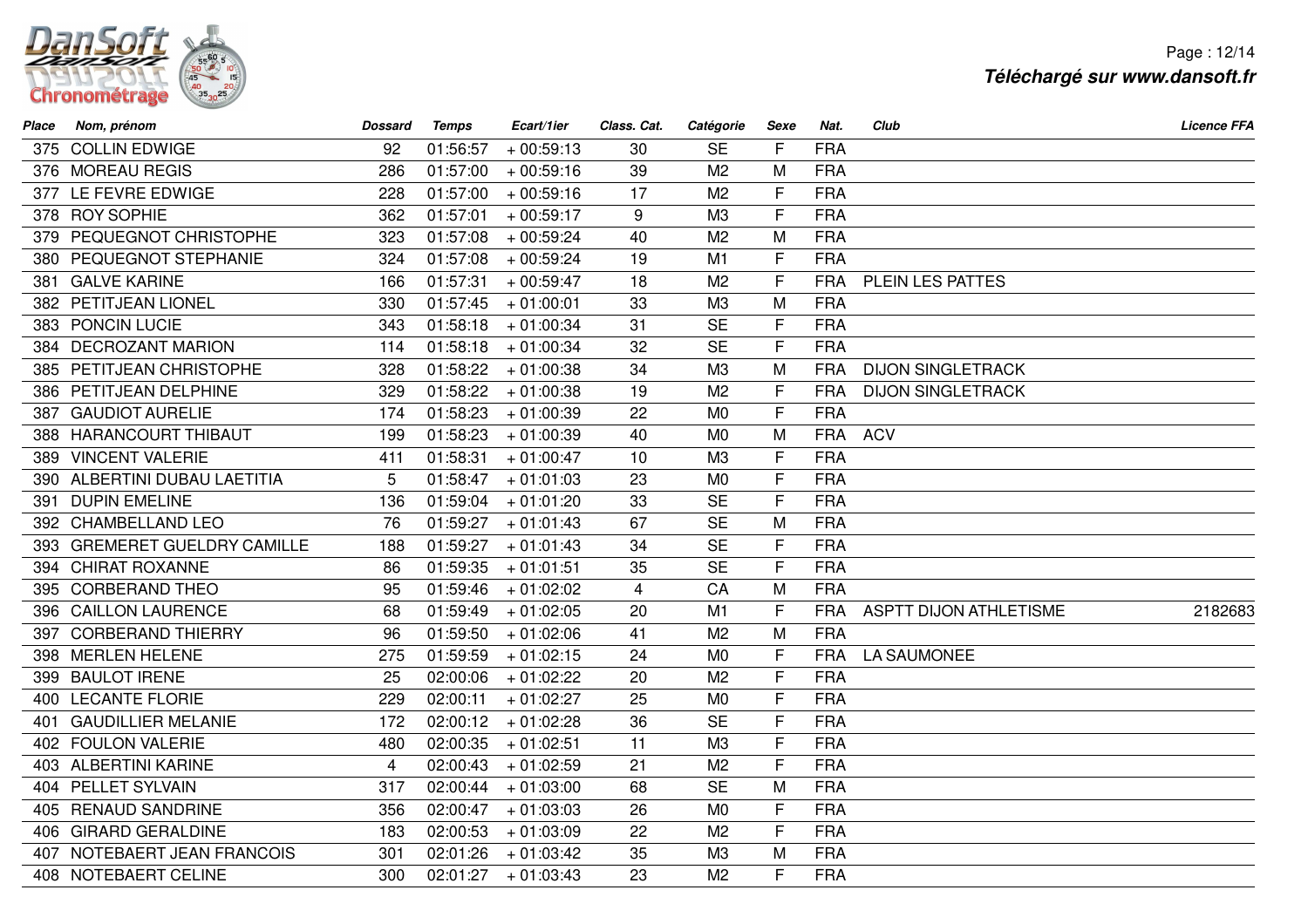

| Place | Nom, prénom                    | <b>Dossard</b> | <b>Temps</b> | Ecart/1ier  | Class. Cat.    | Catégorie      | Sexe         | Nat.       | Club<br><b>Licence FFA</b>               |
|-------|--------------------------------|----------------|--------------|-------------|----------------|----------------|--------------|------------|------------------------------------------|
| 409   | <b>THOMAS MURIEL</b>           | 389            | 02:01:28     | $+01:03:44$ | 12             | M3             | $\mathsf{F}$ | <b>FRA</b> | ASSOCIATION DES COUREURS DE LA VINGEANNE |
|       | 410 SICAUD ERIC                | 375            | 02:02:00     | $+01:04:16$ | 36             | M3             | M            | <b>FRA</b> |                                          |
| 411   | <b>GAUCHER STEPHANIE</b>       | 171            | 02:02:25     | $+01:04:41$ | 24             | M <sub>2</sub> | $\mathsf{F}$ | <b>FRA</b> |                                          |
| 412   | <b>LEGROS LAURENT</b>          | 236            | 02:02:26     | $+01:04:42$ | 23             | M <sub>4</sub> | M            | <b>FRA</b> |                                          |
|       | 413 THIERRY LAURINE            | 388            | 02:02:38     | $+01:04:54$ | $\overline{2}$ | <b>ES</b>      | $\mathsf{F}$ | <b>FRA</b> | <b>DIJON SINGLETRACK</b>                 |
| 414   | <b>MARTIN WENDY</b>            | 264            | 02:02:42     | $+01:04:58$ | 37             | <b>SE</b>      | $\mathsf{F}$ | <b>FRA</b> |                                          |
| 415   | PETITOT ISABELLE               | 332            | 02:02:45     | $+01:05:01$ | 25             | M <sub>2</sub> | $\mathsf{F}$ | <b>FRA</b> |                                          |
| 416   | PETITOT FRANCK                 | 331            | 02:02:46     | $+01:05:02$ | 42             | M <sub>2</sub> | M            | <b>FRA</b> |                                          |
| 417   | <b>BAULOT GERALDINE</b>        | 24             | 02:03:11     | $+01:05:27$ | 26             | M <sub>2</sub> | $\mathsf{F}$ | <b>FRA</b> |                                          |
|       | 418 DE LA CHARLERIE FABIENNE   | 112            | 02:03:49     | $+01:06:05$ | 13             | M3             | $\mathsf{F}$ | <b>FRA</b> | <b>ACV</b>                               |
| 419.  | <b>DUBAND JEAN MARC</b>        | 133            | 02:04:14     | $+01:06:30$ | 37             | M3             | M            | <b>FRA</b> | <b>CHOCOLA'TEAM</b>                      |
| 420   | ALEXANDRE DUBAND LAURE         | 6              | 02:04:16     | $+01:06:32$ | 27             | M <sub>2</sub> | $\mathsf{F}$ | <b>FRA</b> | CHOCOLA'TEAM                             |
| 421   | <b>HARANCOURT SOPHIE</b>       | 198            | 02:05:02     | $+01:07:18$ | 27             | M <sub>0</sub> | $\mathsf{F}$ | <b>FRA</b> | <b>ACV</b>                               |
|       | 422 RUBEY DOMINIQUE            | 366            | 02:05:09     | $+01:07:25$ | 38             | M3             | M            | <b>FRA</b> |                                          |
| 423   | POIRAUDEAU KARINE              | 340            | 02:05:20     | $+01:07:36$ | 28             | M <sub>2</sub> | $\mathsf F$  | <b>FRA</b> |                                          |
| 424   | <b>BESSE PASCAL</b>            | 34             | 02:05:24     | $+01:07:40$ | 39             | M3             | M            | <b>FRA</b> |                                          |
|       | 425 GREE CAROLINE              | 187            | 02:05:58     | $+01:08:14$ | 38             | <b>SE</b>      | $\mathsf{F}$ | <b>FRA</b> |                                          |
| 426.  | <b>THOMAS DAVID</b>            | 478            | 02:06:29     | $+01:08:45$ | 43             | M <sub>2</sub> | M            | <b>FRA</b> | <b>CM</b>                                |
| 427   | <b>AMARE VERONIQUE</b>         | 9              | 02:07:40     | $+01:09:56$ | 21             | M1             | $\mathsf{F}$ | <b>FRA</b> |                                          |
| 428.  | <b>NOIROT JULIEN</b>           | 299            | 02:07:42     | $+01:09:58$ | 46             | M1             | M            | <b>FRA</b> |                                          |
| 429   | <b>CAVALLIN EVELYNE</b>        | 75             | 02:07:52     | $+01:10:08$ | $\overline{4}$ | M <sub>4</sub> | $\mathsf{F}$ | <b>FRA</b> |                                          |
| 430   | <b>FEVRE GAELLE</b>            | 151            | 02:08:06     | $+01:10:22$ | 28             | M <sub>0</sub> | $\mathsf{F}$ | <b>FRA</b> |                                          |
| 431   | <b>PELERIN ERIC</b>            | 316            | 02:08:16     | $+01:10:32$ | 12             | M <sub>5</sub> | M            | <b>FRA</b> | <b>FRONTRUNNERS OF PARIS</b>             |
|       | 432 THIERRY CORINNE            | 387            | 02:08:17     | $+01:10:33$ | 5              | M <sub>4</sub> | $\mathsf{F}$ | <b>FRA</b> |                                          |
|       | 433 CAPELLI ALINE              | 455            | 02:08:31     | $+01:10:47$ | 22             | M1             | $\mathsf{F}$ | <b>FRA</b> |                                          |
|       | 434 RABOLIN ALEXIS             | 456            | 02:08:31     | $+01:10:47$ | 47             | M1             | M            | <b>FRA</b> |                                          |
| 435   | <b>GLEIZE TIFFANY</b>          | 185            | 02:08:57     | $+01:11:13$ | 29             | M <sub>0</sub> | $\mathsf{F}$ | <b>FRA</b> |                                          |
|       | 436 RABELLE JACQUEMIN MYRTILLE | 351            | 02:09:18     | $+01:11:34$ | 23             | M1             | $\mathsf{F}$ | <b>FRA</b> |                                          |
|       | 437 LEVY DECENEUX FLORENCE     | 242            | 02:10:00     | $+01:12:16$ | 24             | M1             | $\mathsf{F}$ | <b>FRA</b> |                                          |
| 438   | <b>SANTI ELODIE</b>            | 370            | 02:10:01     | $+01:12:17$ | 30             | M <sub>0</sub> | $\mathsf{F}$ | <b>FRA</b> |                                          |
| 439   | POTIER MARGAUX                 | 345            | 02:10:21     | $+01:12:37$ | 39             | <b>SE</b>      | $\mathsf{F}$ | <b>FRA</b> |                                          |
| 440   | DECHAUME AMANDINE              | 113            | 02:10:40     | $+01:12:56$ | 40             | <b>SE</b>      | $\mathsf{F}$ | <b>FRA</b> |                                          |
| 441   | <b>VANHELLE JULIE</b>          | 400            | 02:10:41     | $+01:12:57$ | 41             | <b>SE</b>      | $\mathsf{F}$ | <b>FRA</b> |                                          |
|       | 442 KOECHLIN LAURENT           | 212            | 02:11:38     | $+01:13:54$ | 13             | M <sub>5</sub> | M            | <b>FRA</b> |                                          |
|       |                                |                |              |             |                |                |              |            |                                          |